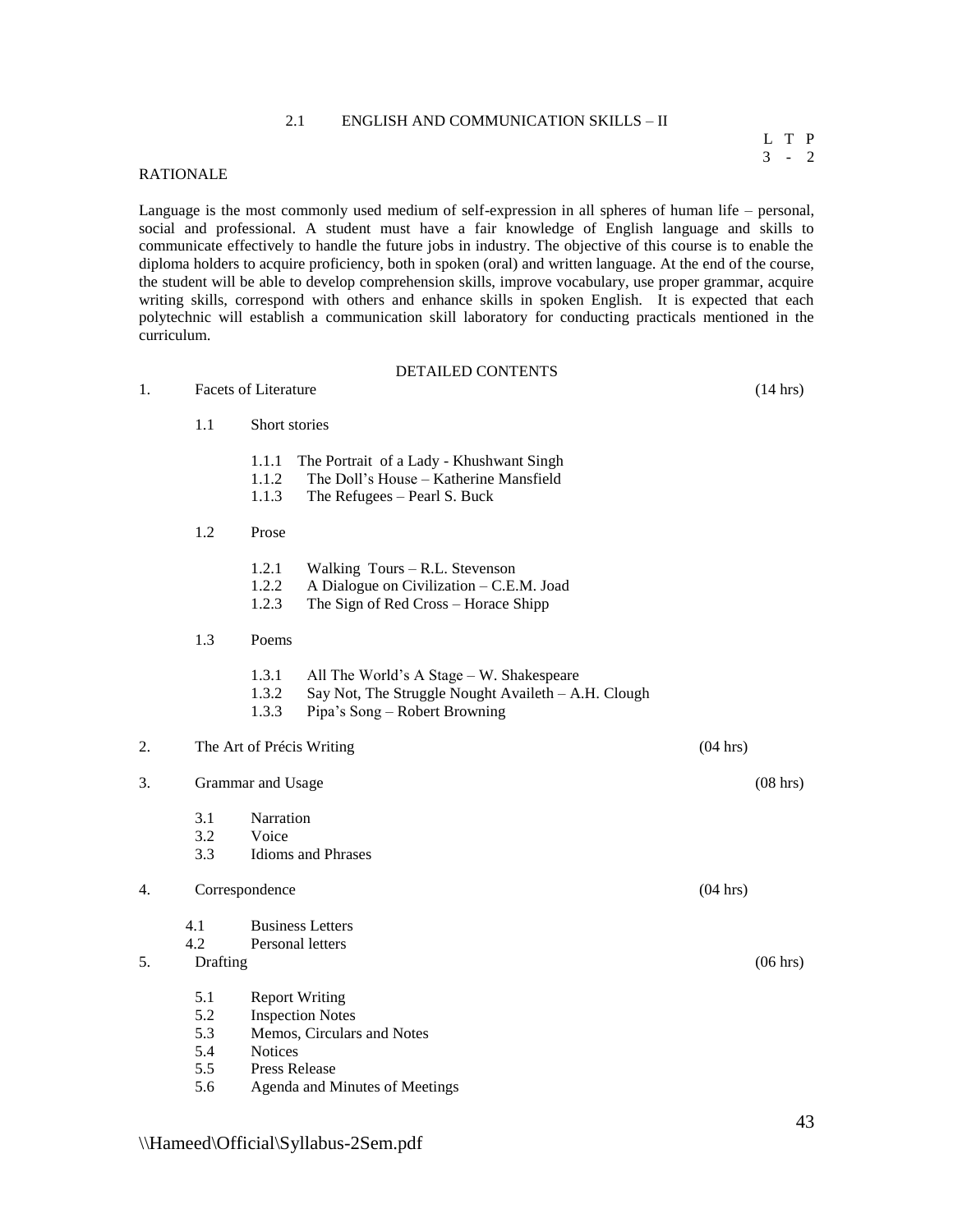|    | 5.7           | Applying for a Job: Forwarding letter, Resume/C.V., follow up. |                    |
|----|---------------|----------------------------------------------------------------|--------------------|
| 6. |               | Glossary of Technical & Scientific Terms                       | $(04 \text{ hrs})$ |
| 7. | Communication |                                                                | $(08 \text{ hrs})$ |

- 7.1 Media and Modes of Communication
- 7.2 Channels of Communication
- 7.3 Barriers to Communication
- 7.4 Listening Skills
- 7.5 Body language
- 7.6 Humour in Communication

# LIST OF PRACTICALS

- 1. Practice on browsing information from Internet and e-mail
- 2. Group Discussions
- 3. Mock Interviews
- 4. Telephone Etiquette demonstration and practice
- 5. Situational Conversation with feedback through video recording
- 6. Presentation on a given theme (using PowerPoint)
- 7. Exercises leading to personality development like mannerism, etiquettes, body language etc.
- 8. Reading unseen passages
- 9. Writing (developing) a paragraph
- 10. Exercises on writing notices and telephonic messages

# Note:

- 1. The Text Book on "English and Communication Skills, Book-II By Kuldip Jaidka et. al. developed by NITTTR, Chandigarh is recommended to be used for teaching & setting-up the question papers.
- 2. A communication laboratory may be set up consisting of appropriate audio-video system with facility of playing CDs/DVDS and a video camera for recording the performance of each student with play back facility. A set of CDs from any language training organization e.g. British Council etc. may be procured for use of students.
- 3. Elements of body language will be incorporated in all practicals
- 4. The practical exercises involving writing may also be included in Theory Examination.

- 1. English and Communication Skills, Book-I By Kuldip Jaidka, Alwainder Dhillon and Parmod Kumar Singla, Prescribed by NITTTR, Chandigarh Published By Abhishek Publication, 57-59, Sector-17, Chandigarh
- 2. Rich Vocabulary Made Easy by Kuldip Jaidka , Mohindra Capital Publishers, Chandigarh
- 3. Spoken English (2nd Edition) by V Sasikumar & PV Dhamija; Published by Tata MC Graw Hills, New Delhi.
- 4. Spoken English by MC Sreevalsan; Published by M/S Vikas Publishing House Pvt. Ltd; New Delhi.
- 5. Spoken English –A foundation course (Part-I & Part-II) By Kamlesh Sdanand & Susheela Punitha; Published by Orient BlackSwan, Hyderabad
- 6. Practical Course in English Pronunciation by J Sethi, Kamlesh Sadanand & DV Jindal; Published by PHI Learning Pvt. Ltd; New Delhi.
- 7. A Practical Course in Spoken English by JK Gangal; Published by PHI Learning Pvt. Ltd; New Delhi.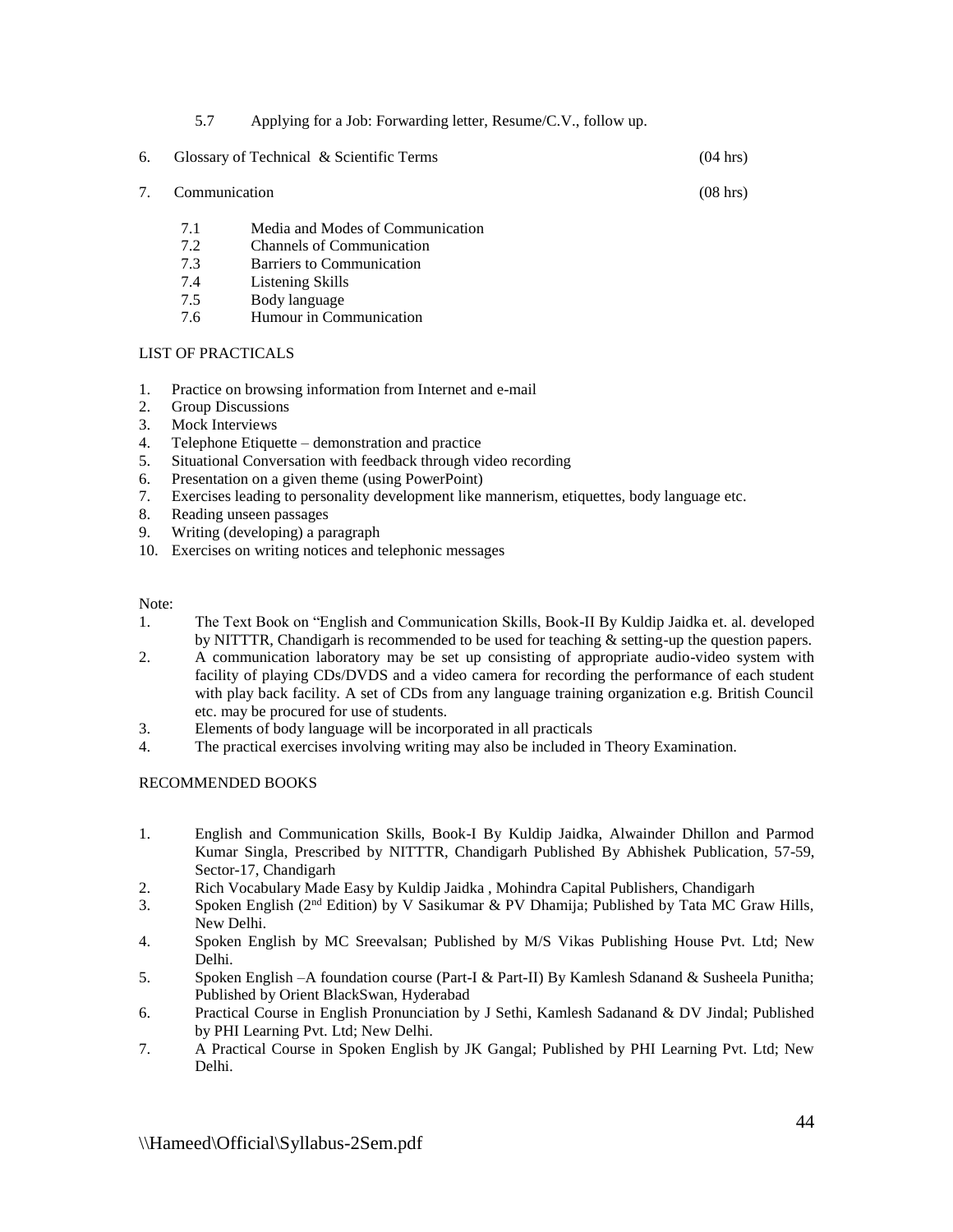- 8. English Grammar, Composition and Usage by NK Aggarwal and FT Wood; Published by Macmillan Publishers India Ltd; New Delhi.
- 9. Business Correspondence & Report writing  $(4<sup>th</sup> Edition)$  by RC Sharma and Krishna Mohan; Published by Tata MC Graw Hills, New Delhi.
- 10. Business Communication by Urmila Rani & SM Rai; Published by Himalaya Publishing House, Mumbai.
- 11. Business Communication Skills by Varinder Kumar, Bodh Raj & NP Manocha; Published by Kalyani Publisher, New Delhi.
- 12. Professional Communication by Kavita Tyagi & Padma Misra; Published by PHI Learning Pvt. Ltd; New Delhi.
- 13. Business Communication and Personality Development by Bsiwajit Das and Ipseeta Satpathy; Published by Excel Books, Delhi
- 14. Succeeding Through Communication by Subhash Jagota; Published by Excel Books, Delhi
- 15. Communication Skills for professionals by Nira Konar; Published by PHI Learning Pvt. Ltd; New Delhi.
- 16. Developing Communication Skills (2<sup>nd</sup> Edition) by Krishna Mohan & Meera Banerji; Published by Macmillan Publishers India Ltd; New Delhi.
- 17. Effective Technical Communication By M .Ashraf Rizwi; Published by Tata MC Graw Hills, New Delhi.
- 18. Basic Communication Skills for Technology by Andrea J Rutherfoord; Published by Pearson Education, New Delhi
- 19. English & Communication Skills for students of Science & Engineering by SP Dhanavel; Published by Orient BlackSwan, Hyderabad.
- 20. Technical Communication- Principles & Practices by Meenakshi Raman & Sangeetha Sharma; Published by Oxford University Press, New Delhi.
- 21. Technical English by S. Devaki Reddy & Shreesh Chaudhary; Published by Macmillan Publishers India Ltd; New Delhi.
- 22. Advanced Technical Communication, by Kavita Tyagi & Padma Misra; Published by PHI Learning Pvt. Ltd; New Delhi.
- 23. Communication Skills for Engineer & Scientist by Sangeeta Sharma & Binod Mishra; Published by PHI Learning Pvt. Ltd; New Delhi.

| Topic No. | Time Allotted (Hrs) | Marks Allotted (%) |
|-----------|---------------------|--------------------|
|           | ι4                  |                    |
|           |                     |                    |
|           |                     |                    |
|           |                     |                    |
|           |                     |                    |
|           |                     |                    |
|           |                     |                    |
| Total     |                     |                    |

# SUGGESTED DISTRIBUTION OF MARKS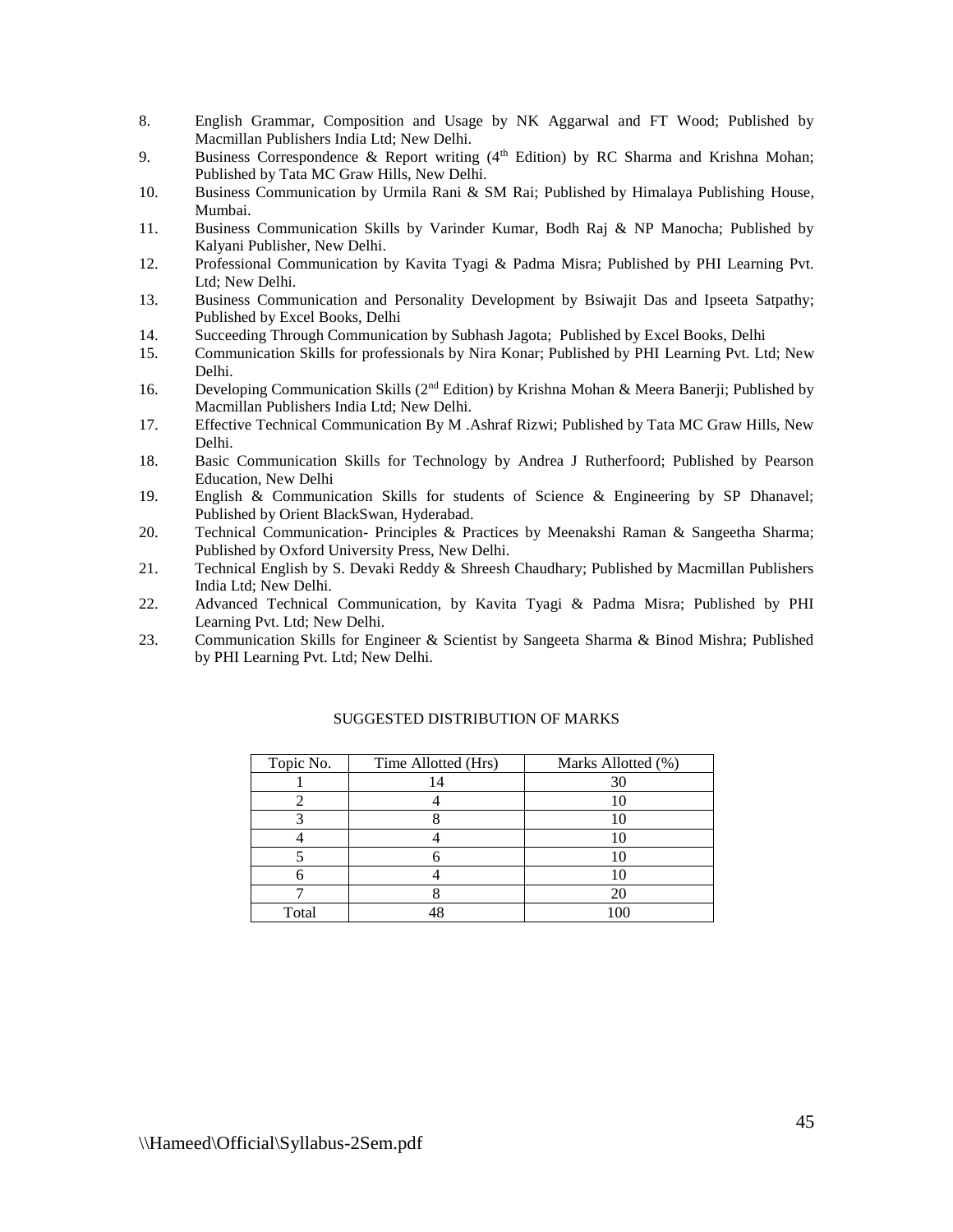# **GLOSSARY OF TECHNICAL** AND SCIENTIFIC TERMS

| 1.  | Absolute                   | परम, अचर, पूर्ण, स्थिर |
|-----|----------------------------|------------------------|
| 2.  | Acceleration               | त्वरण, प्रवेग          |
| 3.  | Acid                       | अम्ल                   |
| 4.  | Alkaline                   | क्षारीय, खारा          |
| 5.  | Air Compressor             | वाय्-संपीडक            |
| 6.  | Air Conditioning           | वातानुकूलन             |
| 7.  |                            | सरेखन                  |
|     | Alignment                  | प्रत्यावर्ती धारा      |
| 8.  | <b>Alternating Current</b> |                        |
| 9.  | Altimeter                  | ऊंचाई मापने का यंत्र   |
| 10. | Alum                       | फिटकरी                 |
| 11. | Ammeter                    | अम्मीटर                |
| 12. | Ampere                     | ऐम्पियर                |
| 13. | Amplication                | प्रवर्धन               |
| 14. | Amplitude                  | आयाम                   |
| 15. | Angle                      | कोण                    |
| 16. | Angular velocity           | कोणीय वेग              |
| 17. | Angular Momentum           | कोणीय संवेग            |
| 18. | Annealing                  | तापानुशीतन             |
| 19. | Anode                      | अनोड                   |
| 20. | Apex                       | शीर्ष, शिखर, शिखाग्र   |
| 21. | Apparent                   | स्पष्ट                 |
| 22. | Applied machanics          | अनुप्रयुक्त यंत्रिकी   |
| 23. | <b>Applied Science</b>     | अनुप्रयुक्त विज्ञान    |
| 24. | Archimedes's Principle     | आर्किमिडीज का सिद्धांत |
| 25. | Architecture               | वास्तुकला, स्थापत्यकला |
| 26. | Armature                   | आर्मेचर                |
| 27. | Atom                       | परमाण्                 |
| 28. | Automatic                  | स्वचलित                |
| 29. | Axis                       | अक्ष                   |
| 30. | Axle                       | धुरी                   |

 $-75$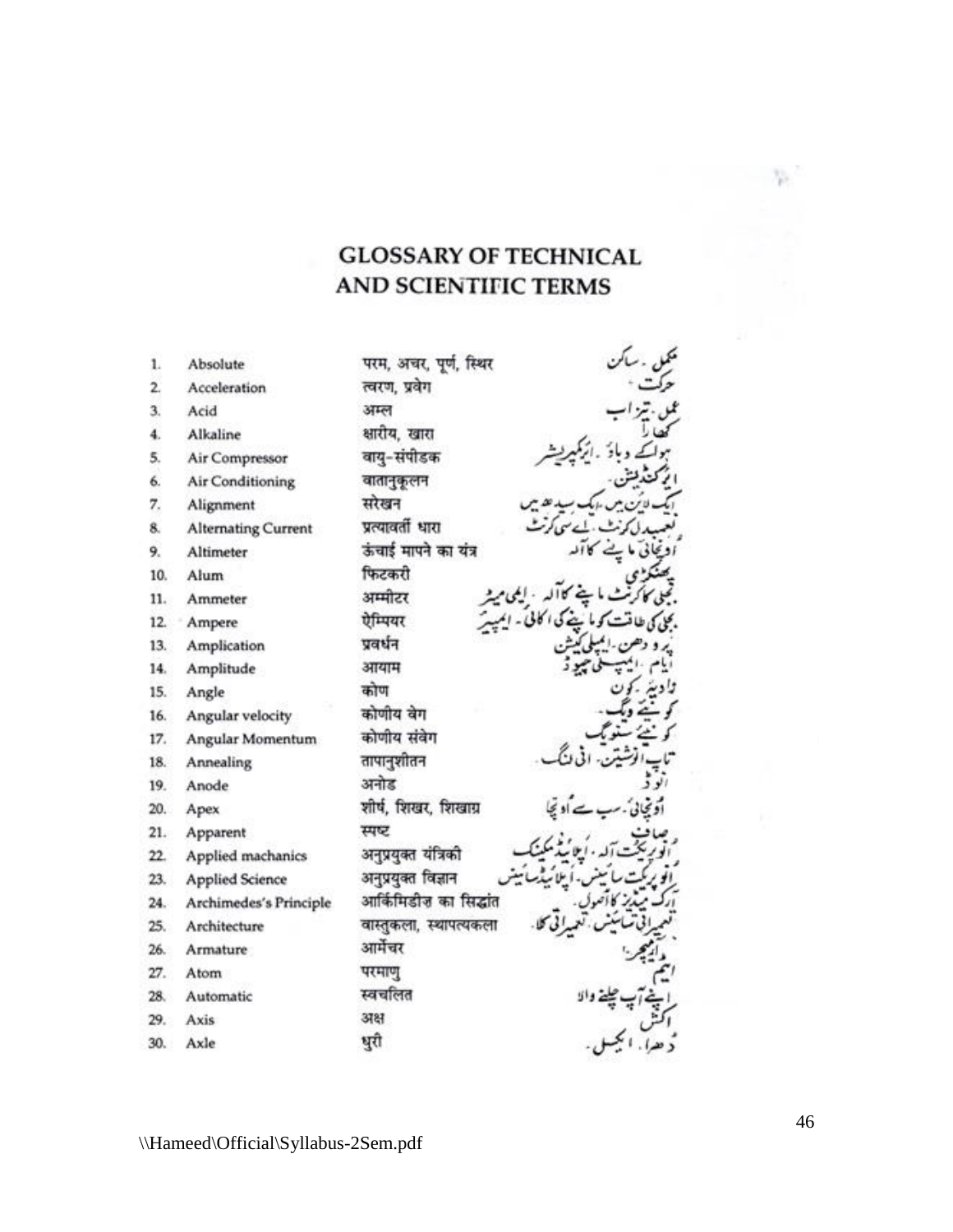| 31. | Balance (Scale)        | तुला, तराज्           |  |
|-----|------------------------|-----------------------|--|
| 32. | <b>Ball Bearing</b>    | बाल-बेयरिंग           |  |
| 33. | Bar magnet             | छड्-चुम्बक            |  |
| 34. | Barometer              | वायुदाबमापी           |  |
| 35. | Base                   | आधार                  |  |
| 36. | <b>Base Plate</b>      | आधार पटिटका           |  |
| 37. | Battery                | बैटरी                 |  |
| 38. | Beaker                 | बीकर                  |  |
| 39. | <b>Bending Moment</b>  | वंकन आधुण             |  |
| 40. | <b>Blast Furnace</b>   | झोंका भट्टी           |  |
| 41. | Bleach                 | विरंजक                |  |
| 42. | Boiler                 | उबालक                 |  |
| 43. | Bridge                 | पुल                   |  |
| 44. | Burette                | ब्यूरेट               |  |
| 45. | Callipers              | कैलिपर्स              |  |
| 46. | Calorie                | कैलोरी                |  |
| 47. | Canal                  | नहर                   |  |
| 48. | Capacitance            | धारिता                |  |
| 49. | Carburettor            | कार्बुरेटर            |  |
| 50. | Cast Iron              | ढलवा लोहा             |  |
| 51. | Catalyst               | उत्प्रेरक             |  |
| 52. | Cathode                | कैथोड                 |  |
| 53. | Centre of Gravity      | गुरूत्वाकर्षण-केन्द्र |  |
| 54. | Centrifugal            | उपकेन्द्रीय           |  |
| 55. | Centripetal            | अभिकेन्द्रीय          |  |
| 56. | Centroid               | केन्द्रीय             |  |
| 57. | C.G.S. System          | सी.जी.एस. पद्धति      |  |
| 58. | <b>Chemical Action</b> | रासायनिक क्रिया       |  |
| 59. | Chain                  | श्रृंखला, माला        |  |
| 60. | Change of State        | अवस्था परिवर्तन       |  |
| 61. | Characteristics        | लक्षण                 |  |
| 62. | Charge (n)             | आवेश                  |  |
| 63. | Choke                  | चोक                   |  |
| 64. | Chord, Major           | गुरू स्वर-संघात       |  |
| 65. | Chord, Minor           | लघु स्वर-संघात        |  |
| 66. | Circular               | वृत्ताकार, वर्तुल     |  |
|     |                        |                       |  |

ن<sub>ە</sub>كى پونى<u>ش</u> نوا ، د بارتا، र्षण-केन्द्र 6 ابھی فينت والله -مركزد مرکز ګا HL دافلا در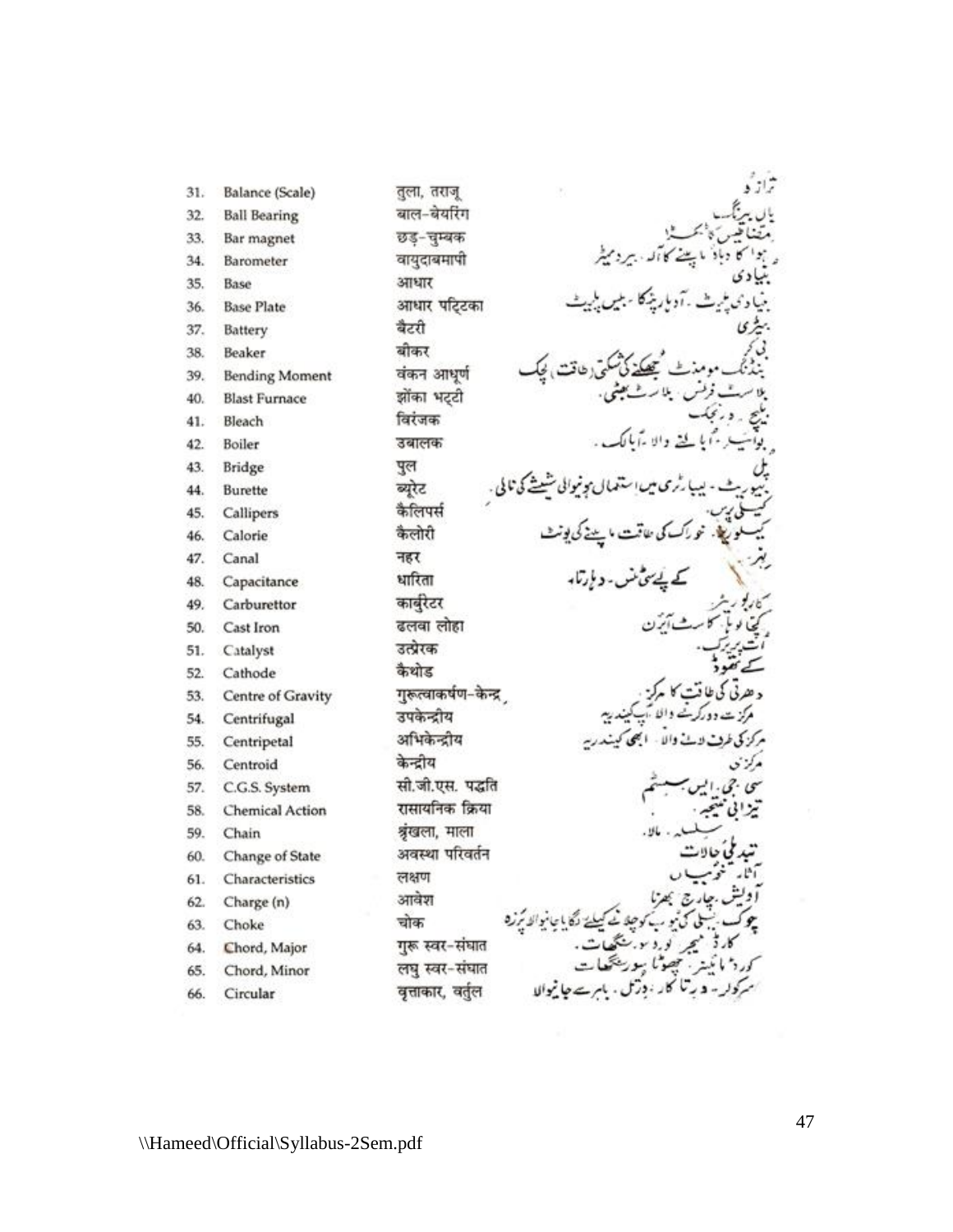| 67.  | Clock-wise               | الا - دکشن درت کلاک دا<br>दक्षिणा वर्त |
|------|--------------------------|----------------------------------------|
| 68.  | Coagulation              | स्कंदन                                 |
| 69.  | Coefficient of Expansion | प्रसार गुणांक                          |
| 70.  | Coil                     | कुंडली                                 |
| 71.  | Combustion               | दहन                                    |
| 72.  | Compass                  | दिशासूचक                               |
| 73.  | Compound                 | यौगिक                                  |
| 74.  | Concave                  | अवतल                                   |
| 75.  | Convex                   | उत्तल                                  |
| 76.  | Concentrated (Solution)  | (गाढ़ा, सांद्रित (घोल)                 |
| 77.  | Concrete                 | कंकरीट                                 |
| 78.  | Conduction               | चालन                                   |
|      | Conductor                | चालक                                   |
| 79.  |                          | शंकु                                   |
| 80.  | Cone<br>Connection       | सम्बंध, जोड़                           |
| 81.  |                          | स्थिर, अचल, एकसमान                     |
| 82.  | Constant (Adj.)          | نا ماذرن بزنونا بات میں<br>संवहन       |
| 83.  | Convection               | कूलोम (विद्युत शक्ति को इकाई)          |
| 84.  | Coulomb                  | बल युग्म                               |
| 85.  | Couple                   | क्रेन                                  |
| 86.  | Crane                    | شالات.<br>रवेदार                       |
| 87.  | Crystalline              | निर्जल करना                            |
| 88.  | Dehydrate                |                                        |
| 89.  | Distil                   | आसहन करना                              |
| 90.  | Effervescence            | बुदबुदाहट                              |
| 91.  | Element                  | तत्व, मूलतत्व                          |
| 92.  | <b>Empirical Formula</b> | मूलअनुपाती सूत्र                       |
| 93.  | Equivalent Weight        | तुल्यांको-भार                          |
| 94.  | <b>Flame Test</b>        | ज्वाला-परीक्षण                         |
| 95.  | Flash Point              | प्रञ्चलन-ताप                           |
| 96.  | Flask                    | फ्लास्क                                |
| 97.  | <b>Spring Balance</b>    | कमानी तुला                             |
| 98.  | Soluble                  | विलयशील                                |
| 99.  | Viscosity                | गाढापन                                 |
| 100. | Volumetric Analysis      | आयतनी विश्लेषण                         |

# 2.2. APPLIED MATHEMATICS - II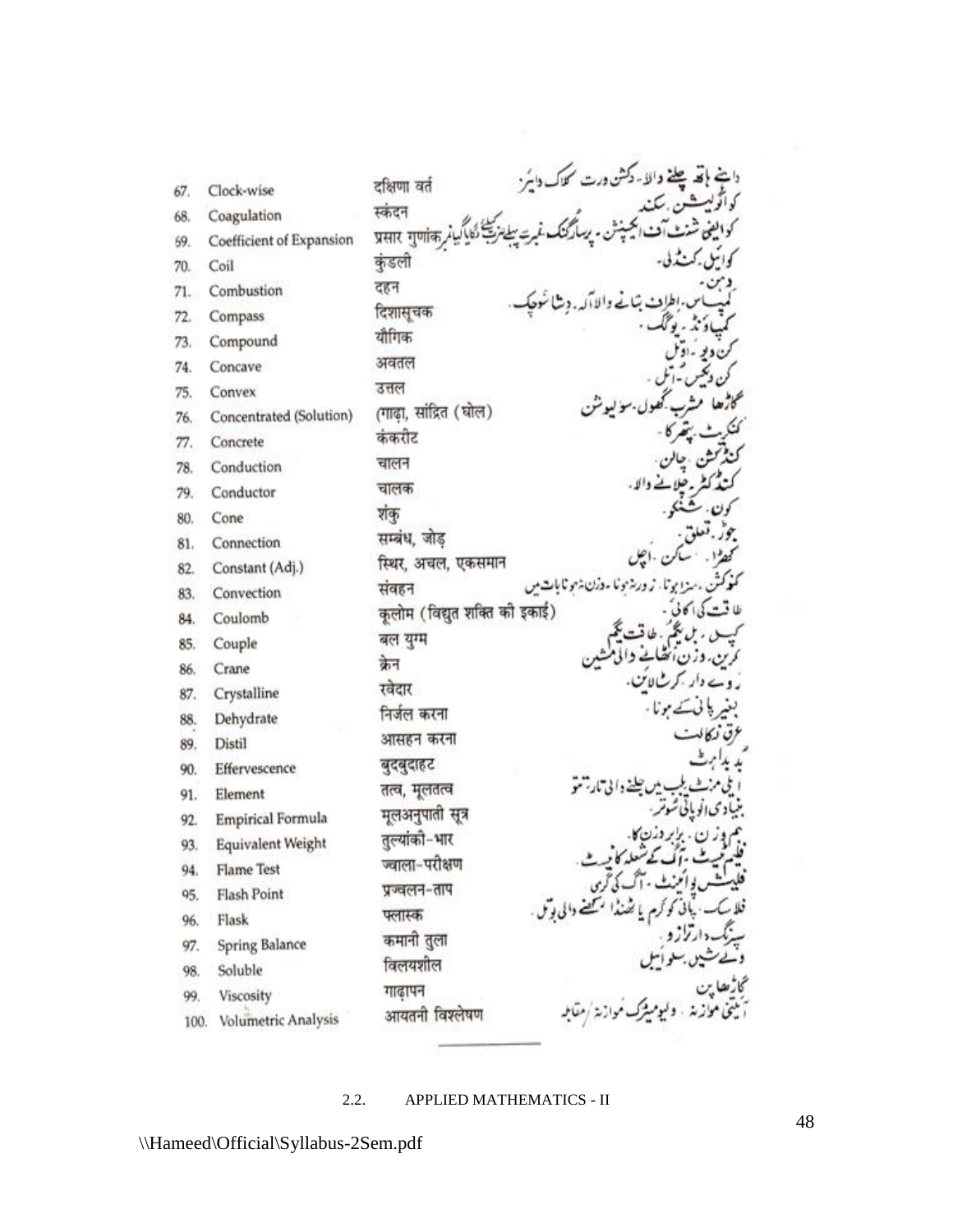# RATIONALE

Applied mathematics forms the backbone of engineering students. Basic elements of Differential calculus and integral calculus and statistics have been included in this course. This will develop analytical abilities to apply in engineering field and will provide continuing educational base to the students.

#### DETAILED CONTENTS

1. Differential Calculus (30 hrs)

1.1 Definition of function; Concept of limits. Lt x  $n - a^n$ , Four standard limits  $x \rightarrow a$  ----------

$$
\begin{array}{cccc}\n & x-a \\
x & \to & \Box 0 \xrightarrow{\text{...}} & \text{...} & x \rightarrow 0 \\
 & x & \to & \text{...} & x \rightarrow 0 \\
 & x & \text{...} & x\n\end{array}
$$

- 1.2 Differentiation by definition of  $x^n$ , sin x, cos x, tan x,  $e^x$ , log<sub>a</sub>x only
- 1.3 Differentiation of sum, product and quotient of functions. Differentiation of function of a function.
- 1.4 Differentiation of trigonometric inverse functions . Logarithmic differentiation. Exponential differentiation Successive differentiation (excluding nth order).
- 1.5 Applications:
	- (a) Maxima and minima
	- (b) Equation of tangent and normal to a curve (for explicit functions only) – Simple problems only
- 2. Integral Calculus (30 hrs) (30 hrs)
	- 2.1 Integration as inverse operation of differentiation
	- 2.2 Simple integration by substitution, by parts and by partial fractions (for linear factors only)
- 2.3 Evaluation of definite integrals (simple problems)-  $\pi/2$   $\pi/2$   $\pi/2$ Evaluation of  $\int$  Sin<sup>n</sup>x. dx,  $\int$  Cos<sup>n</sup>x dx,  $\int$  Sin<sup>m</sup>x Cos<sup>n</sup>x dx  $0 \qquad \qquad 0 \qquad \qquad 0$

using formulae without proof (m and n being positive integers only)

# 3 Ordinary Differential Equations (10 hrs)

- 3.1. Definition and formation of Differential Equations
	- 3.2. Solution of first order Differential Equations of the type:
		- (i) Variable separable form
		- (ii) Homogeneous Differential Equations
		- (iii) Linear Differential Equations
- 4. Statistics (10 hrs)

- 4.1 Measures of Central Tendency: Mean, Median, Mode
- 4.2 Measures of Dispersion: Mean deviation, Standard deviation

- 1. Elementary Engineering Mathematics by BS Grewal, Khanna Publishers, New Delhi.
- 2. Applied Mathematics –II by Dr. Sunita Rani Jain, Abhishek Publishers, Chandigarh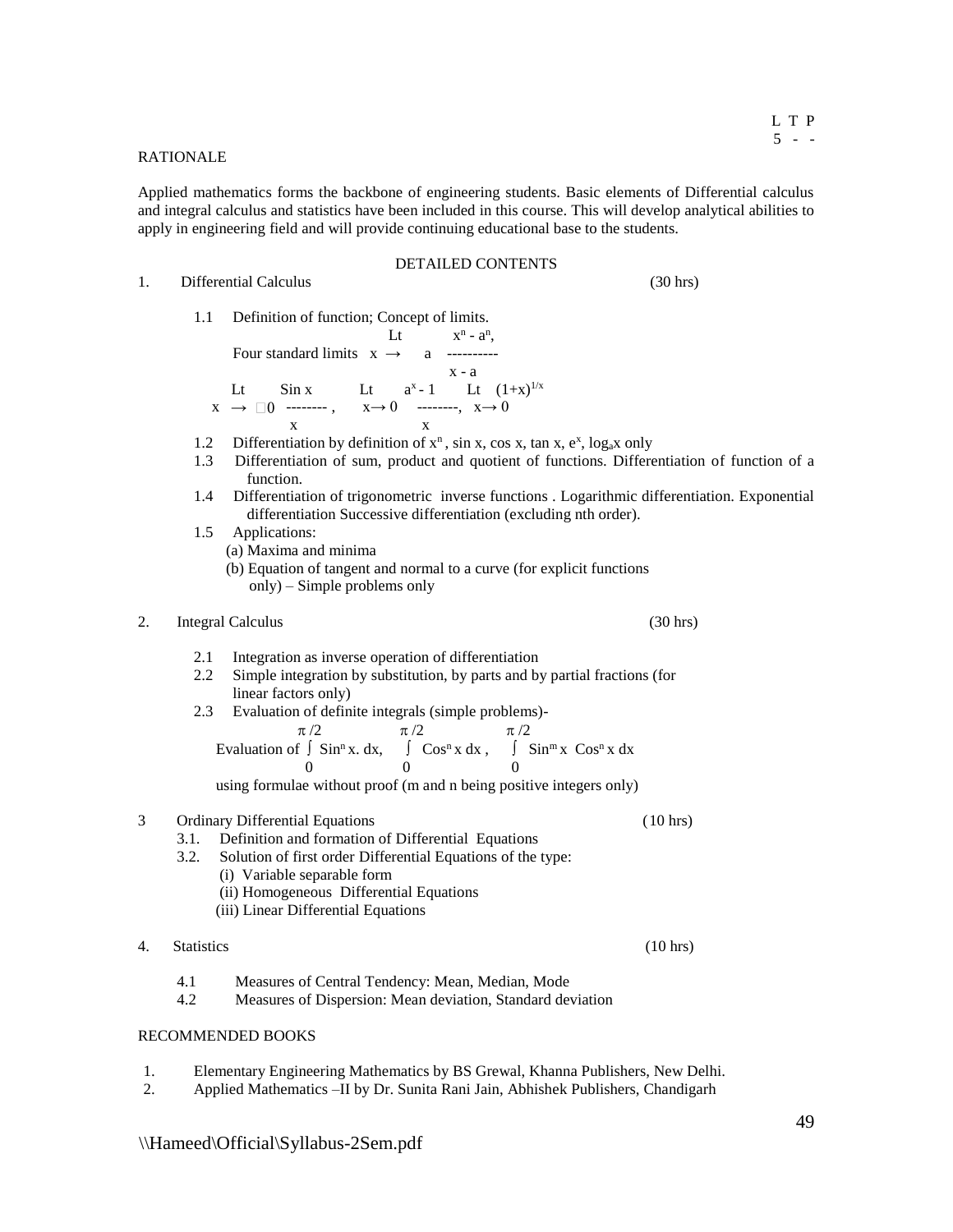- 3. Engineering Mathematics by Vol. I & II by S Kohli, IPH, Jalandhar 4. Applied Mathematics by Dr. RD Sharma
- 4. Applied Mathematics by Dr. RD Sharma
- 5. Applied Mathematics, Vol. I & II by SS Sabharwal & Sunita Jain, Eagle Parkashan, Jalandhar
- 6. Comprehensive Mathematics, Vol. I & II by Laxmi Publications
- 7. Engineering Mathematics by Dass Gupta
- 8. Engineering Mathematics by C Dass Chawla, Asian Publishers, New Delhi
- 9. Comprehensive Mathematics, Vol. I & II by Laxmi Publications
- 10. Engineering Mathematics, Vol I, II & III by V Sundaram et.al, Vikas Publishing House (P) Ltd., New Delhi

10. Engineering Mathematics by N.Ch.S.N Iyengar et.al, Vikas Publishing House (P) Ltd., New Delhi

- 11. Engineering Mathematics, Vol I & II by SS Sastry, Prentice Hall of India Pvt. Ltd.,
- 12. Engineering Mathematics, Vol I & II by AK Gupta, Macmillan India Ltd., New Delhi

| Topic No. | Time Allotted (Hrs) | Marks Allotted (%) |
|-----------|---------------------|--------------------|
|           | 30                  |                    |
|           |                     |                    |
|           |                     |                    |
|           |                     |                    |
| Total     |                     |                    |

#### SUGGESTED DISTRIBUTION OF MARKS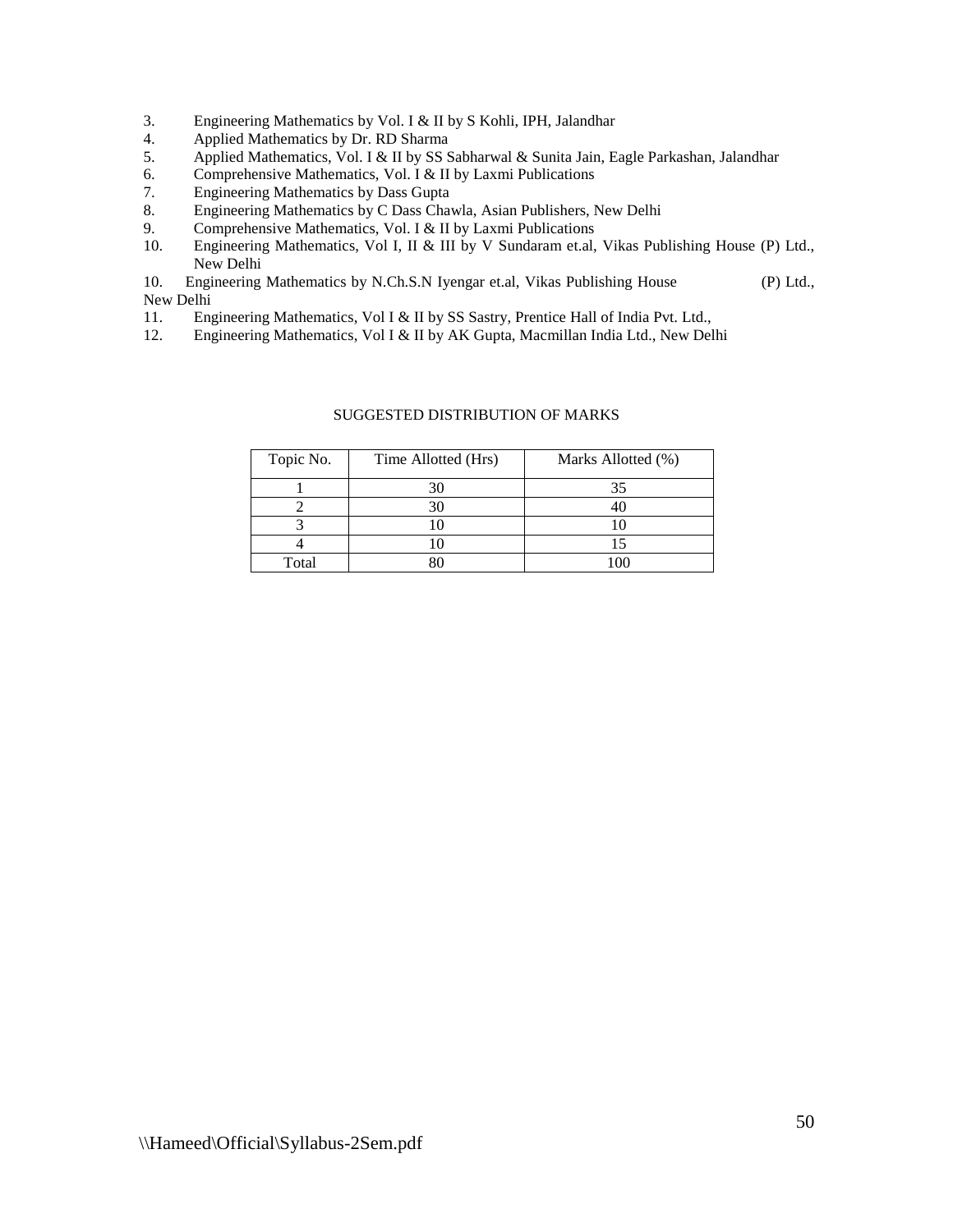# 2.3 APPLIED PHYSICS – II

# L T P

# 4 - 2

# RATIONALE

Applied physics includes the study of a large number of diverse topics related to things that go in the world around us. It aims to give an understanding of this world both by observation and prediction of the way in which objects behave. Concrete use of physical principles and analysis in various fields of engineering and technology DETAILED CONTENTS

- 
- 1. Optics (10 hrs)

1.1 Review of basic optics laws: reflection and refraction

- 1.2 Refraction and refractive index, image formation in lenses, image magnification, lens formulae (thin lens only), power of lens, total internal reflection and their applications
- 1.3 Simple and compound microscope, astronomical telescope, magnifying power and its calculation (in each case), Terrestrial and Galileo's telescope (Concept only) and their applications
- 2. Electrostatics (12 hrs)
	- 2.1 Coulombs law, unit of charge, electric potential and electric potential difference
	- 2.2 Electric field, electric field intensity, electric lines of force, electric flux Gauss's Law
	- 2.3 Applications of Gauss law in finding electric field of point charge, straight charged conductor, plane charged sheet and between two plane parallel charged sheets
	- 2.4 Capacitance, types of capacitors, capacitance of parallel plate capacitor, series and parallel combination of capacitors, Dielectric and its effect on capacitance, and dielectric break down
	- 2.5 Application of electrostatics in electrostatic precipitator
- 3. DC Circuits  $(12 \text{ hrs})$ 
	- 3.1 Concept of electricity, current and its units, direct and alternating current, voltage,

resistance, potential difference and e.m.f,

- 3.2 Ohm's law and its applications, concept of resistance, conductance, specific resistance, effect of temperature on resistance, co-efficient of resistance, series and parallel combination of resistors, introduction to super conductivity.
- 3.3 Kirchhoff's laws, Wheatstone bridge principle and its applications (Slide Wire Bridge)
- 3.4 Heating effect of current and concept of electric power, energy and their units, related numerical problems
- 3.5 Application of electricity in various equipments, advantages of electrical energy over other forms of energy
- 4. Electromagnetism (13 hrs)

- 4.1 Magnetic field and its units, magnetic intensity, magnetic lines of force, magnetic flux and their units, Right hand thumb rule, magnetic lines of force due to straight conductor, circular coil and solenoid
- 4.2 Force on a charge, moving in a uniform magnetic field (Lorentz force). Force on a current carrying straight conductor. Torque on a current carrying rectangular coil.
- 4.3 Moving coil galvanometer conductor, its principle, construction and working, conversion of a galvanometer into ammeter and voltmeter.
- 4.4 Electromagnetic induction, Faradays Laws, Lenz's Law.
- 4.5 Applications of Electromagnetism
- 5. Semiconductor physics (07 hrs)
	- 5.1 Energy bands, intrinsic and extrinsic semiconductors, p-n junction diode and its characteristics
	- 5.2 Diode as rectifier half wave and full wave rectifier, semiconductor transistor pnp and npn (concept only)
- 6. Modern Physics (10 hrs)

51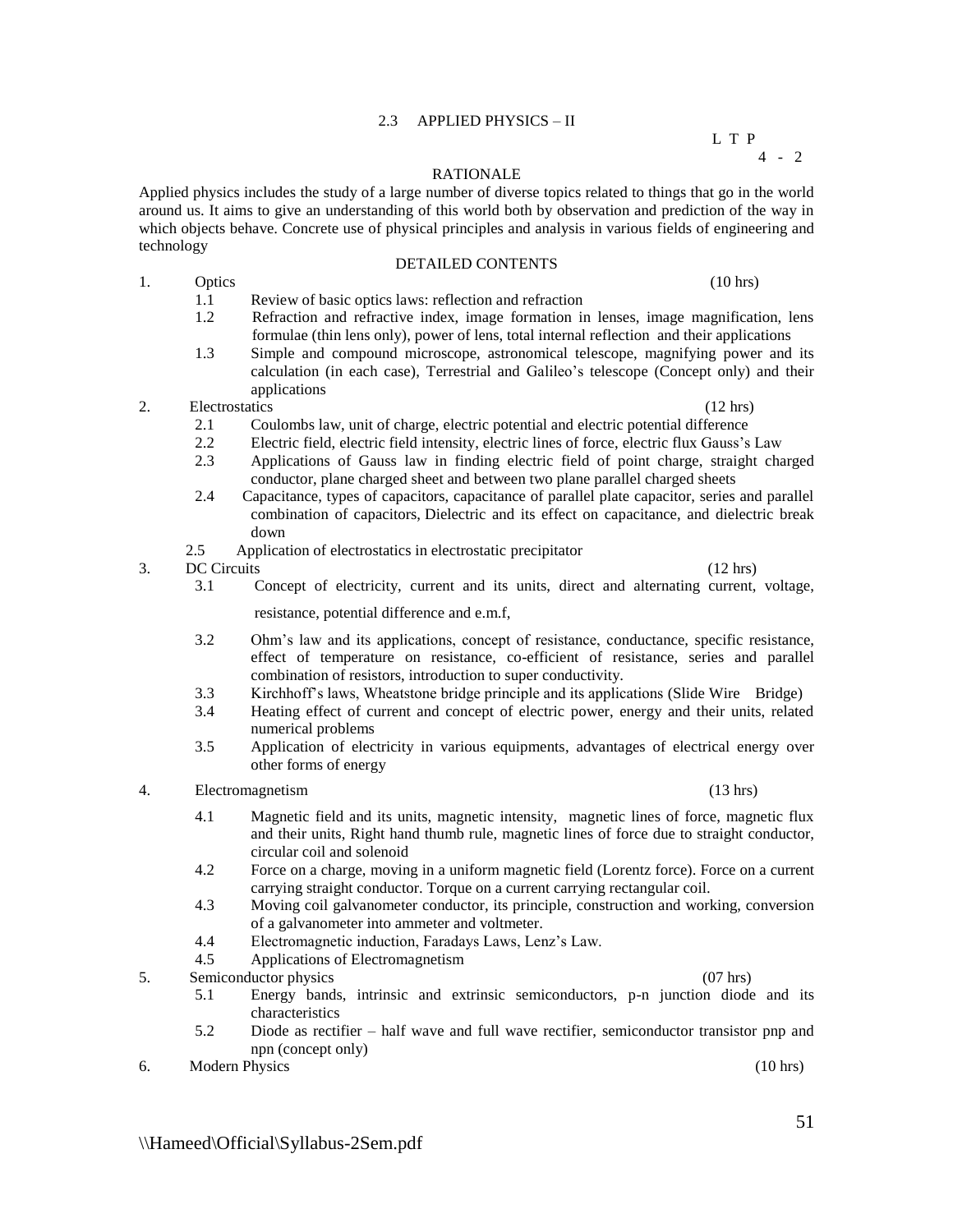- 6.1 Electro magnetic spectrum, photo electric effect and work function, X rays properties, production and their applications in medicine and industries.
- 6.2 Lasers: concept of energy levels, ionizations and excitation potentials; spontaneous and stimulated emission; lasers and its characteristics, population inversion, types of lasers, Helium- Neon and ruby lasers, their engineering and medical applications
- 6.3 Fibre optics: introduction to optical fiber materials, types, light propagation and applications in communication.

LIST OF PRACTICALS (To perform minimum eight experiments)

- 1. To find the focal length of convex lens by displacement method.
- 2. To determine the magnifying power of an astronomical telescope
- 3. Conversion of Galvanometer into an Ammeter of given range.
- 4. Conversion of Galvanometer into Voltmeter of given range.
- 5. To verify ohm's laws by drawing a graph between voltage and current.
- 6. To verify laws of resistances in series and in parallel connection.
- 7. To find resistance of galvanometer by half deflection method
- 8. To measure very low resistance and very high resistance using Wheat Stone bridge
- 9. To find the time constant of a capacitor
- 10. To draw characteristics of a pn junction diode and determine knee and break down voltages
- 11. To find wave length of He Ne semiconductor laser.

# INSTRUCTIONAL STATREGY

Teacher may use various instructional media like models, charts and graphs while imparting instructions. The field application should be made clear before teaching the basics of waves, sound, light, electrostatics, dc circuits, electromagnetism, and semiconductor physics etc to develop proper understanding of the physical phenomenon. Use of demonstration can make the subject interesting and develop scientific temper in the students.

- 1. Text Book of Physics for Class XI (Part-I, Part-II) N.C.E.R.T
- 2. Applied Physics, Vol. I and Vol. II, TTTI Publications, Tata McGraw Hill, Delhi
- 3. Concepts in Physics by HC Verma, Vol. I & II, Bharti Bhawan Ltd. New Delhi
- 4. Fundamentals of Physics by Resnick, Halliday and Walker, Asian Book Pvt. Ltd., New Delhi
- 5. Fundamentals of Optics by Francis A. Jenkins & Harvey E White, McGraw Hill International Editions, Physics Series
- 6. A Text Book of Optics, Subramanian and Brij Lal, S Chand & Co., New Delhi
- 7. Comprehensive Practical Physics, Vol, I & II, JN Jaiswal, Laxmi Publishers
- 8. Engineering Physics by PV Naik, Pearson Education Pvt. Ltd, New Delhi
- 9. Applied Physics I & II by RA Banwait & R Dogra, Eagle Parkashan, Jalandhar
- 10. Applied Physics Vol II by Jasmer Kaur and Bhupinder Singh, Lords Publications, Jalandhar
- 11. Basic Electronics and Linear Circuits by NN Bhargava et al Tata Mc Graw Hill Publishers, New Delhi
- 12. Principles of Electronics by SK Sahdev, Dhanpat Rai and Co, New Delhi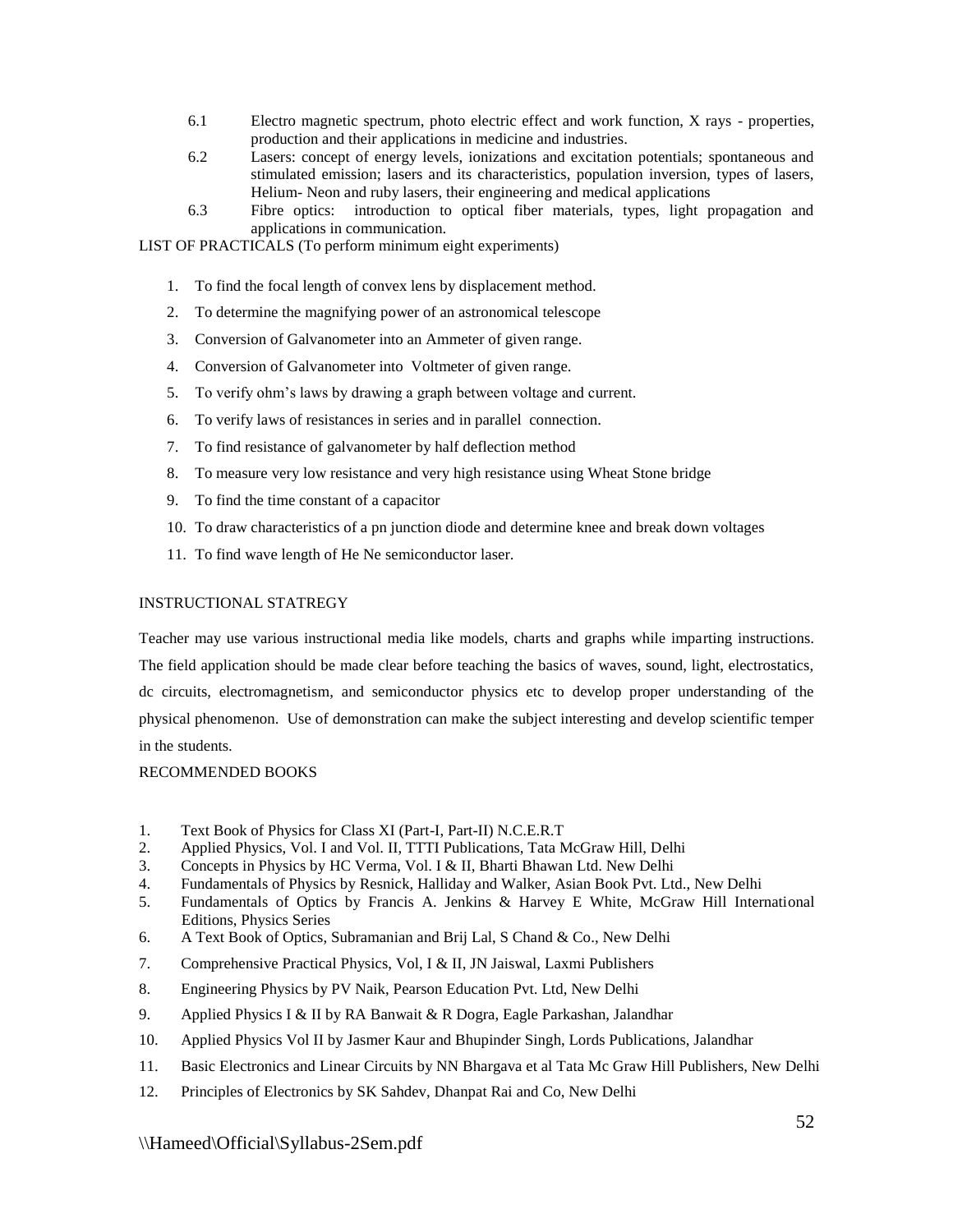13. Engineering Physics by Vanchna Singh and Sheeetal Kumar, Cengage Learning India Pvt. Ltd. Patparganj, Delhi (year 2008)

| Sr No          | Topic                        | Time Allotted (Hrs) | Marks Allotted (%) |
|----------------|------------------------------|---------------------|--------------------|
|                | Optics                       | 10                  | 15                 |
| $\mathfrak{D}$ | Electrostatics               | 12                  | 20                 |
| 3              | DC Circuits                  | 12                  | 20                 |
| 4              | Electromagnetism             | 13                  | 20                 |
| 5              | <b>Semiconductor Physics</b> | 07                  | 10                 |
| 6              | <b>Modern Physics</b>        | 10                  | 15                 |
|                | Total                        | 64                  | 100                |

# SUGGESTED DISTRIBUTION OF MARKS FOR FACILITATING PAPER SETTER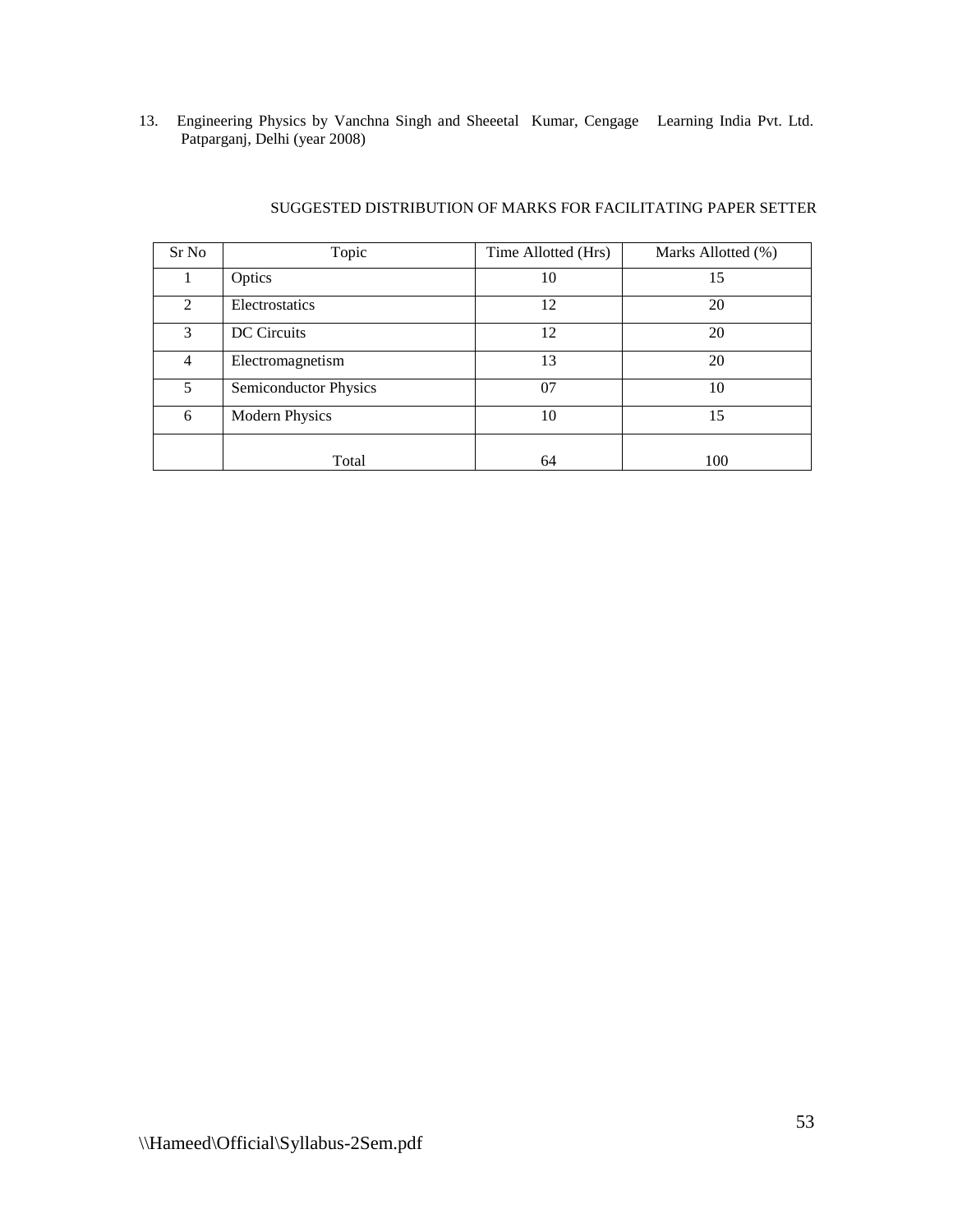# 2.4 APPLIED CHEMISTRY-II

#### RATIONALE

The role of chemistry in every branch of engineering and technology is expanding greatly. Now a days, various chemical products are playing important role in the field of engineering with increasing number of such products each successive years. The strength of materials, the chemical composition of substances, their behaviour when subjected to different treatment and environment, and the laws of heat and dynamic energy have entered in almost every activity of modern life. Chemistry is considered as one of the core subjects for diploma students in engineering and technology for developing in them scientific temper and appreciation of chemical properties of materials, which they have to handle in their professional career. Effort should be made to teach this subject through demonstrations/ minor projects and with the active involvement of students.

Note:- Teachers should give examples of engineering/technology applications of various concepts and principles in each topic so that students are able to appreciate learning of these concepts and principles.

#### DETAILED CONTENTS

# 1. Metallurgy (08 hrs) (08 hrs)

- 1.1 A brief introduction of the terms: Metallurgy (types), mineral, ore, gangue or matrix, flux, slag, concentration (methods of concentrating the ores), ore, roasting, calcinations, smelting and refining of metal.
- 1.2 Metallurgy of (i) Aluminium (ii) Iron
- 1.3 Definition of an alloy, purposes of alloying, composition, properties and uses of alloysbrass, bronze, monel metal, magnalium, duralumin, alnico, stainless steel and invar.

#### 2. Fuels  $(10 \text{ hrs})$  and  $(10 \text{ hrs})$

- 2.1 Definition of a 'Fuel', characteristics of a good fuel and classification of fuels with suitable examples
- 2.2 Definition of Calorific value of a fuel and determination of calorific value of a solid fuel with the help of Bomb calorimeter. Simple numerical problems based upon Bombcalorimeter method of finding the Calorific values

54

L T P 3 - 2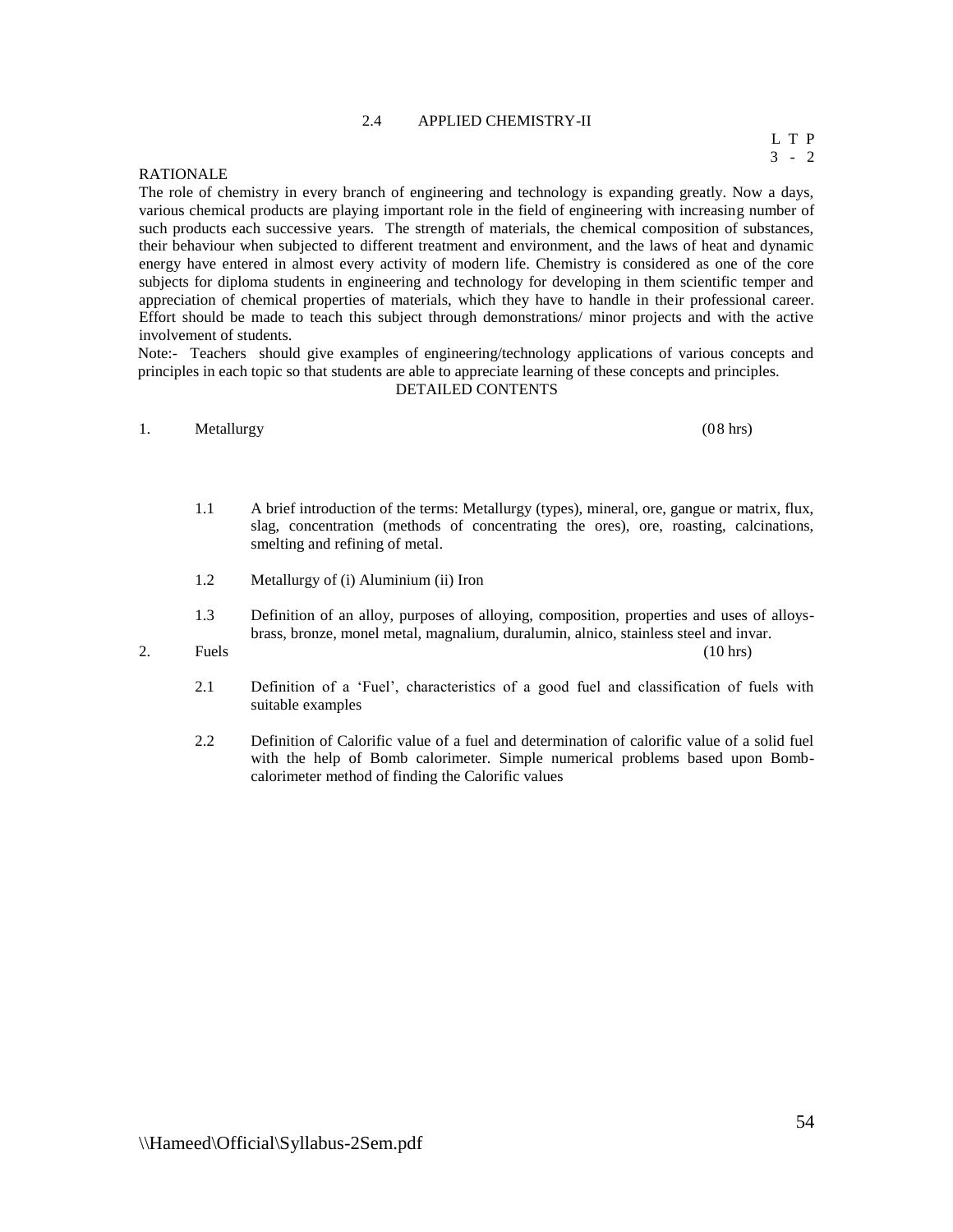- 2.3 Brief description of 'Proximate' and 'Ultimate' analysis of a coal. Importance of conducting the proximate and ultimate analysis of a fuel
- 2.4 Merits of gaseous fuels over those of other varieties of fuels
- 2.5 Manufacture, composition, properties and uses of (i) Water gas (ii) Oil gas (iii) Biogas
- 2.6 Composition, calorific values and applications of (i) LPG (ii) CNG (iii) Power alcohol
- 2.7 Fuel rating
	- 2.7.1 Octane number for petrol
	- 2.7.2 Cetane number for diesel

# 3 Corrosion (06 hrs)

- 3.1 Definition of corrosion
- 3.2 Theories of corrosion i.e. (i) direct chemical action theory and (ii) electro chemical theory
- 3.3 Passivity
- 3.4 Prevention of corrosion by
	- 1. (a) Alloying
	- (b) Providing metallic coatings
	- 2. Cathodic protections:
		- (a) Sacrificial
	- (b) Impressed voltage method
	- 3. Heat treatment (quenching, annealing, tempering & normalizing)
- 4 Lubricants (06 hrs)
- 4.1 Definition of (i) lubricant (ii) lubrication
- 4.2 Classification of lubricants
- 4.3 Principles of lubrication
	- (i) fluid film lubrication
	- (ii) boundary lubrication
	- (iii) extreme pressure lubrication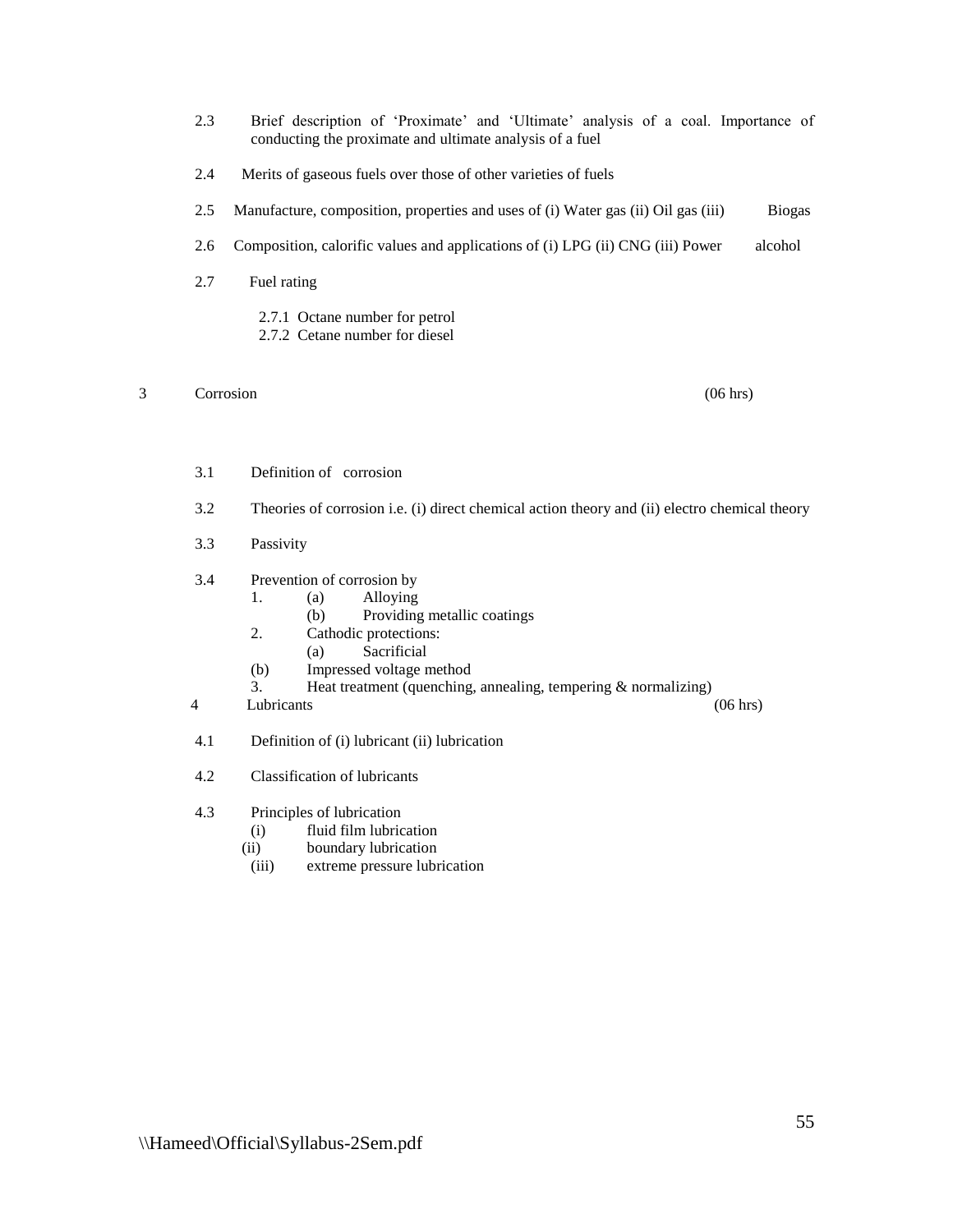- 4.4 Properties of lubricants
	- 4.4.1 Physical properties: viscosity, viscosity index, flash-point, fire-point, cloud-pour point, oiliness, volatility, emulsification
	- 4.4.2 Chemical properties-Total acidity number (TAN) saponification and iodine value, coke number and aniline point.
- 5 Glass (04 hrs) 5 Glass (05 hrs) 6 Glass (05 hrs) 6 Glass (04 hrs) 6 Glass (04 hrs) 6 Glass (04 hrs) 6 Glass (04 hrs) 6 Glass (04 hrs) 6 Glass (04 hrs) 6 Glass (04 hrs) 6 Glass (04 hrs) 6 Glass (04 hrs) 6 Glass (04 hrs) 6
	- 5.1 Glass: Chemical composition, types of glasses and their applications
	- 5.2 Manufacture of ordinary glass and lead glass
- 6. Classification and Nomenclature of Organic Compounds (06 hrs)

Classification of Organic Compounds, functional group, Homogolus Series, IUPAC-Nomenclature of various homogolous series i.e. alcohols, aldehydes, ketones, carboxylic acids, and phenols.

#### 7. Polymers & Plastics (08 hrs)

- 7.1 Definition of polymer, monomer & degree of polymerization
- 7.2 Brief introduction of addition & condensation polymers with suitable examples (PVC, Polyester, Teflon, Nylon 66, Bakelite)
- 7.3 Definition of plastic & type of plastics (thermo & thermo setting plastics) with suitable examples
- 7.4 Applications of polymers & plastics in daily life. LIST OF PRACTICALS
- 1. Gravimetric analysis and study of apparatus used
- 2. To determine the percentage composition of a mixture consisting of a volatile and a non-volatile substances
- 3. Determine the viscosity of a given oil with the help of "Redwood viscometer"
- 4. Determine the flash point of the given oil with the help of Abel's Flash Point Apparatus
- 5. Estimate the amount of moisture in the given sample of coal
- 6. Estimate the amount of ash in the given sample of coal
- 7. Electroplate the given strip of Cu with Ni
- 8. Confirmation test of alcohol, aldehydes, carboxylic acid, amine
- 9. To determination the total acidity number of a lubricant
- 10. Detection of metal iorn in the rust (solution of rust in concentrated HCl may be given
- 11. To prepare Bakelite
- 12. To study the effect of metal coupling on corrosion of metals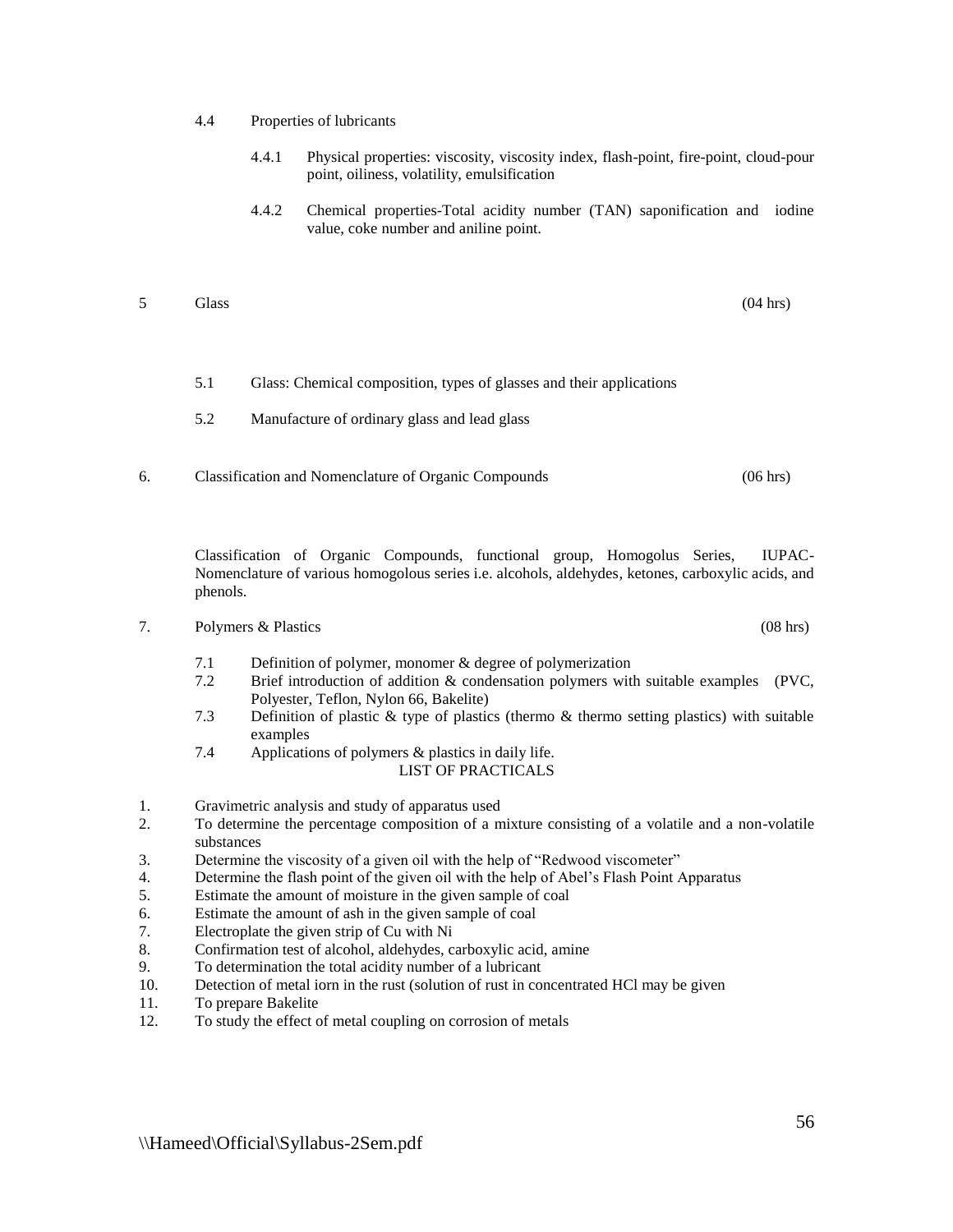# INSTRUCTIONAL STATREGY

Teacher may take help of various models and charts while imparting instructions to make the concepts clear. More emphasis may be laid on discussing and explaining practical applications of various chemical processes and reactions. In addition, students should be encouraged/motivated to study those processes in more details, which may find practical applications in their future professional life.

# RECOMMENDED BOOKS

- 1. Chemistry in Engineering by J.C. Kuriacose and J. Rajaram; Tata McGraw-Hill Publishing Company Limited, New Delhi
- 2. Engineering Chemistry by Dr. S. Rabindra and Prof. B.K. Mishra ; Kumar and Kumar Publishers (P) Ltd. Bangalore-40
- 3. A Text Book of Applied Chemistry-I by SS Kumar; Tata McGraw Hill, Delhi
- 4. Progressive Applied Chemistry –I and II by Dr. G.H. Hugar; Eagle Prakashan, Jalandhar
- 5. Engineering Chemistry by Jain PC and Jain M Dhanpatrai publishers. New Delhi
- 6. Chemistry of Engineering by Aggarwal CV
- 7. Chemistry for Environmental Engineers by Swayer and McCarty, McGraw Hill, Delhi
- 8. A Text Book of Applied Chemistry-I by Sharma and Others; Technical Bureau of India, Jalandhar

| Topic No. | Time Allotted (Hrs) | Marks Allotted (%) |
|-----------|---------------------|--------------------|
|           | 08                  |                    |
|           | 10                  |                    |
|           | 06                  |                    |
|           | 06                  |                    |
|           | 04                  |                    |
|           | 06                  |                    |
|           | 08                  |                    |
| Total     |                     | 100                |

# SUGGESTED DISTRIBUTION OF MARKS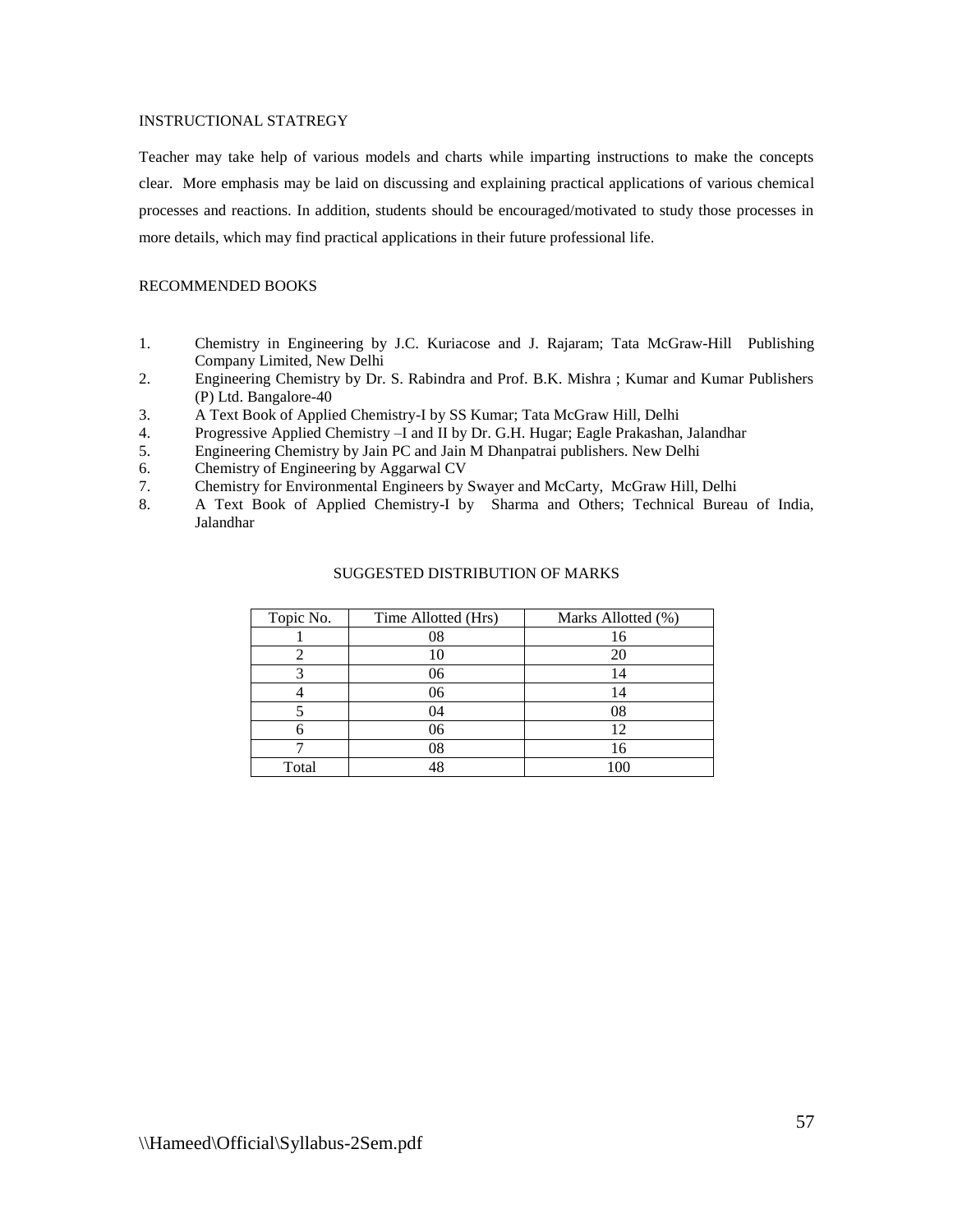# 2.6 ENGINEERING DRAWING – II

# RATIONALE

Drawing is said to be the language of engineers and technicians. Reading and interpreting engineering drawing is their day-to-day responsibility. The course is aimed at developing basic graphic skills so as to enable them to use these skills in preparation of engineering drawings, their reading and interpretation SP 46 – 1988 should be followed

Note: 1. First angle projection is to be followed 2. Instructions relevant to various drawings may be given along with appropriate demonstration, before assigning drawing practice to the students

#### DETAILED CONTENTS

- 1. Detail and Assembly Drawing (2 sheets)
	- 1.1 Principle and utility of detail and assembly drawings
	- 1.2 Wooden joints i.e. corner mortice and tenon joint, Tee halving joint, Mitre faced corner joint, Tee bridle joint, Crossed wooden joint, Cogged joint, Dovetail joint, Through Mortice and Tenon joint
- 2. Screw threads and threaded fasteners (8 sheets)
	- 2.1 Thread Terms and Nomenclature

2.1.1 Types of threads-External and Internal threads, Right and Left hand threads (Actual and Conventional representation), single and multiple start threads.

- 2.1.2 Different Forms of screw threads-V threads (B.S.W threads, B.A thread, American National and Metric thread), Square threads (square, Acme, Buttress and Knuckle thread)
- 2.2 Nuts and Bolts
	- 2.2.1 Different views of hexagonal and square nuts and hexagonal headed bolt
	- 2.2.2 Assembly of Hexagonal headed bolt and Hexagonal nut with washer.
	- 2.2.3 Assembly of square headed bolt with hexagonal and with washer.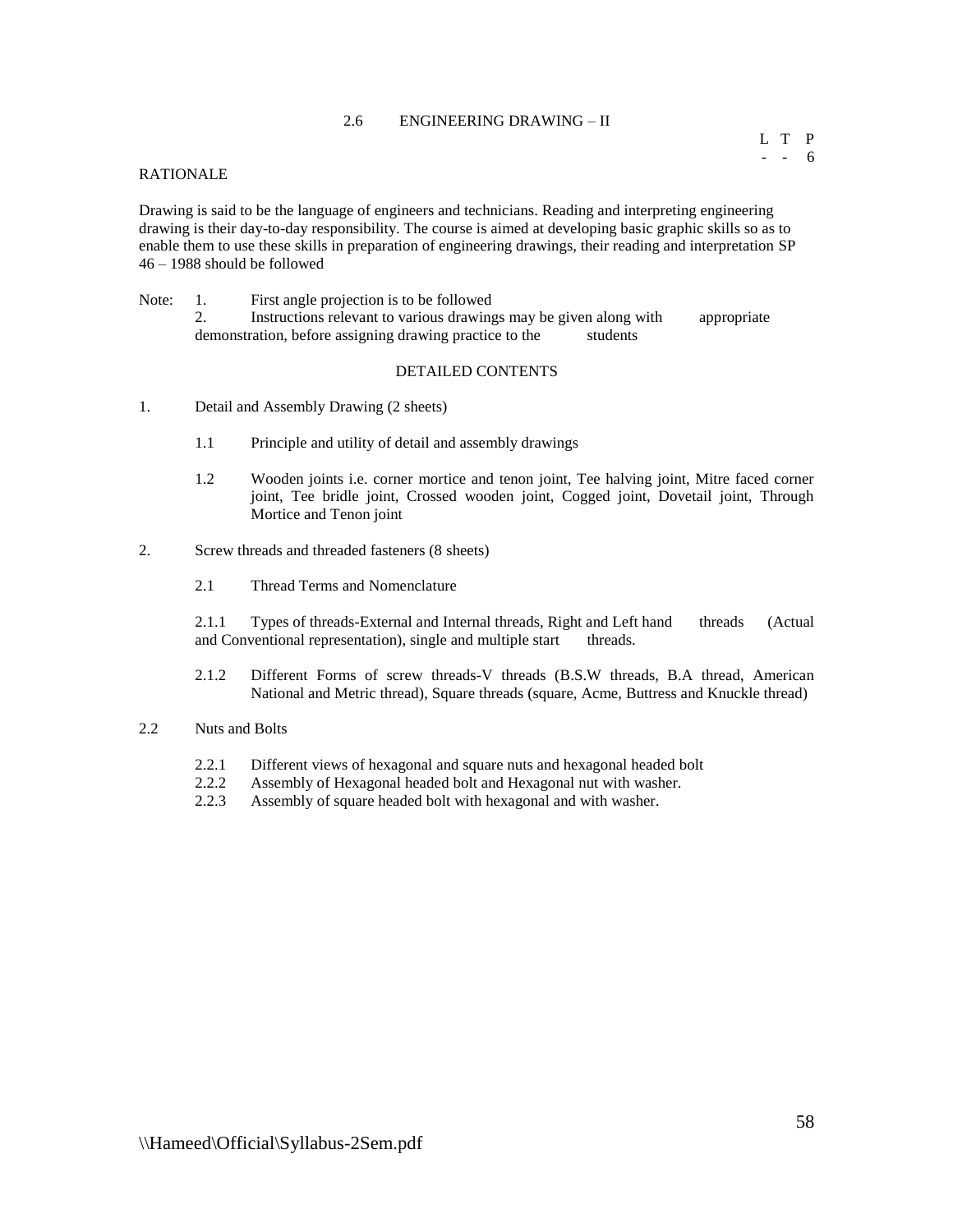# 2.3 Locking Devices

2.3.1 Different types of locking devices-Lock nut, castle nut, split pin nut, locking plate, slotted nut and spring washer.

2.3.2 Foundations bolts-Rag bolt, Lewis bolt, curved bolt and eye bolt.

- 2.4 Drawing of various types of machine screw, set screw, studs and washers
- 3. Keys and Cotters (3 sheets)
	- 3.1 Various types of keys and cotters and their practical application and preparation of drawing of various keys and cotters showing keys and cotters in position
	- 3.2 Various types of joints (3 sheets)
		- Spigot and socket joint
		- Gib and cotter joint
		- Knuckle joint
- 4. Rivets and Riveted Joints (4 sheets)
	- 4.1 Types of general purpose-rivets heads (4 Sheets)
	- 4.2 Caulking and fullering of riveted joints
	- 4.3 Types of riveted joints
		- (i) Lap joint-Single riveted, double riveted (chain and zig-zag type)
		- (ii) Butt Joint-
			- (a) Single cover plate
			- (i) Single riveted joint
			- (ii) Double riveted joint (Chain and zig-zag type)
			- (b) Double cover plate
			- (i) Single riveted joint
			- (ii) Double riveted joint (Chain and zig-zag type)
- 5. Couplings (2 sheets)
	- 5.1 Flange coupling (Protected and non-protected)
- 6. Symbols and Conventions (2 sheets)
	- 6.1 Civil engineering sanitary fitting symbols
	- 6.2 Electrical fitting symbols for domestic interior installations
	- 6.3 Building plan drawing with electrical and civil engineering symbols
- 7. AUTO CAD (for practical and viva-voce only)
	- 7.1 Concept of AutoCAD, Tool bars in AutoCAD, coordinate system, snap, grid, and ortho mode
	- 7.2 Drawing commands point, line, arc, circle, ellipse
	- 7.3 Editing commands scale, erase, copy, stretch, lengthen and explode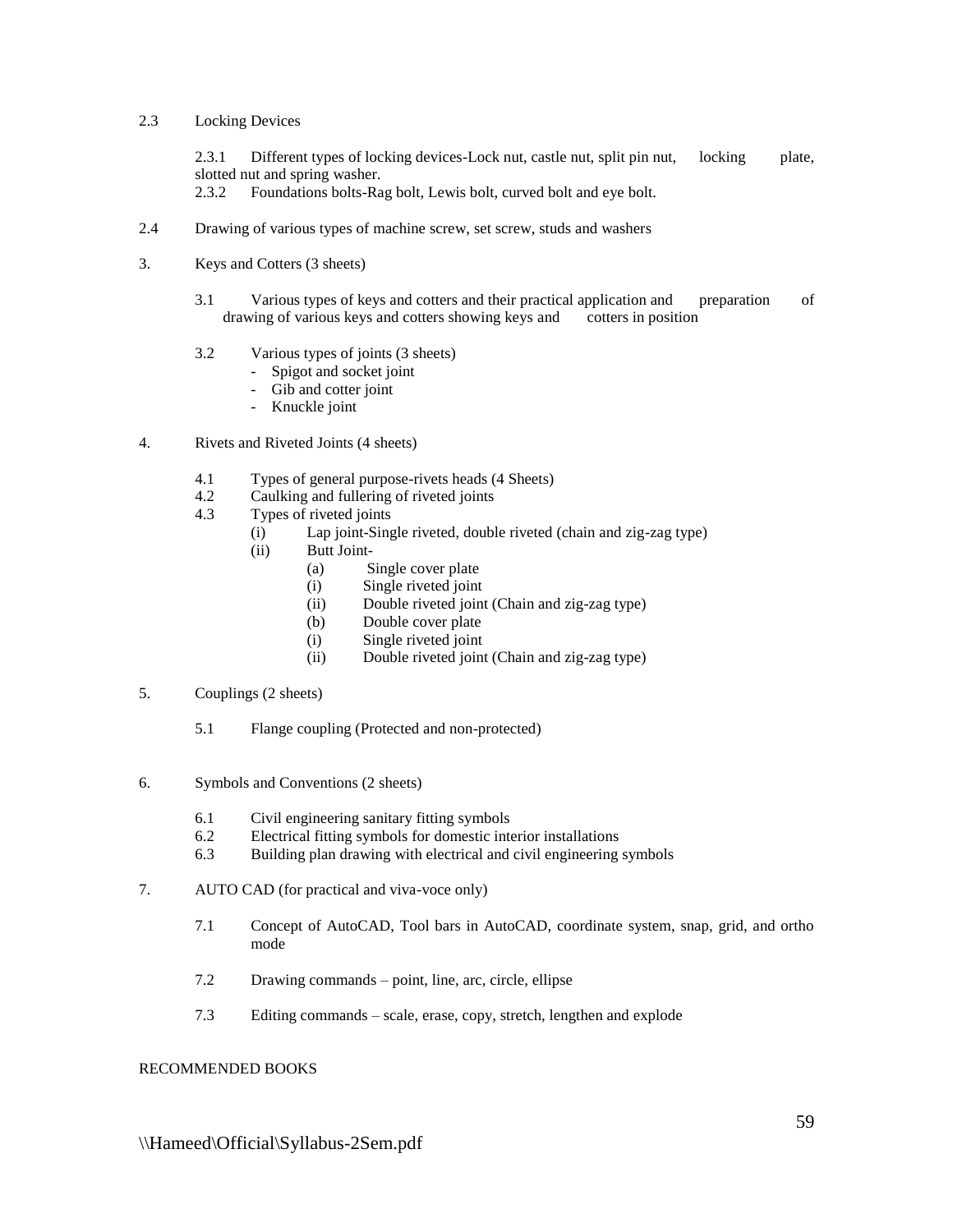- 1. Elementary Engineering Drawing (in first angle projection) by ND Bhatt, Charotar Publishing House
- 2. A Text Book of Engineering Drawing by Surjit Singh Published by Dhanpat Rai and Co. Delhi
- 3. Engineering Drawing by PS Gill; published by SK kataria and Sons, New Delhi
- 4. Machine Drawing by RB Gupta published by Satya Prakashan, New Delhi.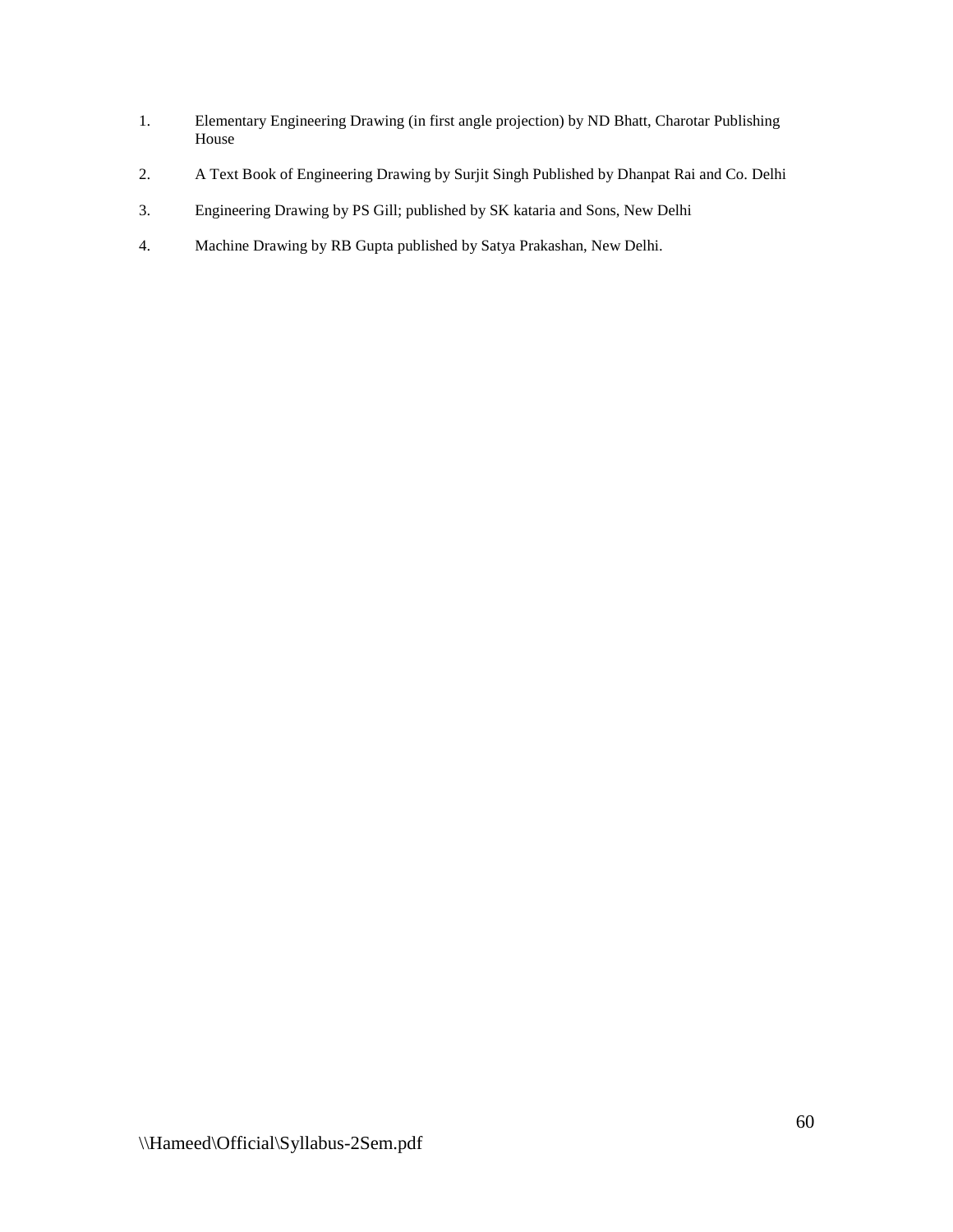# 2.7 GENERAL WORKSHOP PRACTICE - II

# RATIONALE

As we know that, the psychomotor skills are mastered through practice, an opportunity therefore, has been extended to students through this course to refine their skills in different trades. The basic skills developed during first semester will be refined during this course by doing higher order skills jobs. In addition to developing general manual and machining skills in the students, the objective of development of sense of dignity of labour, precision, safety at work places, team working and right attitude among the students will also be met.

#### DETAILED CONTENTS (PRACTICALS)

Note: The students are supposed to come in proper workshop dress prescribed by the institute. Wearing shoes in the workshop(s) is compulsory. Importance of safety and cleanliness, safety measures and upkeep of tools, equipment and environment in each of the following shops should be explained and practiced. The students should prepare sketches of various tools/jobs in their practical Notebook.

The following shops are included in the syllabus.

- 1. Carpentry and Painting shop-II
- 2. Plumbing Shop
- 3. Welding shop -II
- 4. Electric shop -II
- 5. Machine shop or Electronic shop-II
- 6. Sheet Metal Shop –II

#### Note:

- 1. The branches e.g. Civil Engineering, Electrical Engineering, Mechanical Engineering, Automobile Engineering, Wood Technology, Food Technology, Quantity Surveying and Public Health Engineering will do Machine Shop instead of Electronic shop- II
- 2. The branches e.g. Electronics and Communication Engineering, Instrumentation and Control, Computer Engineering, Information Technology, and Medical Electronics will do Electronic shop-II instead of Machine shop.
- 3 The instructor is to first explain the introductory part given at the beginning under each shop followed by demonstration and practice by students.
	- 1. Carpentry and Painting Shop-II
	- 1.1 Introduction to joints, their relative advantages and uses.
		- Job I Preparation of Dovetail joint and glued joint.
		- Job II Preparation of Mitre Joint
		- Job III Preparation of a lengthening Joint
		- Job IV Preparation of at least one utility job with and without lamination.
	- 1.2 Demonstration of job showing use of Rip Saw, Bow saw and Tenon saw, method of sharpening various saws.
	- 1.3 Demonstration of job on Band Saw and Circular Saw, Chain and Chisel, Universal wood working machine, Saw re-sharpening machine, Saw Brazing unit.
	- 1.4 Importance and need of polishing wooden items, Introduction to polishing materials.

Job V Polishing on wooden items.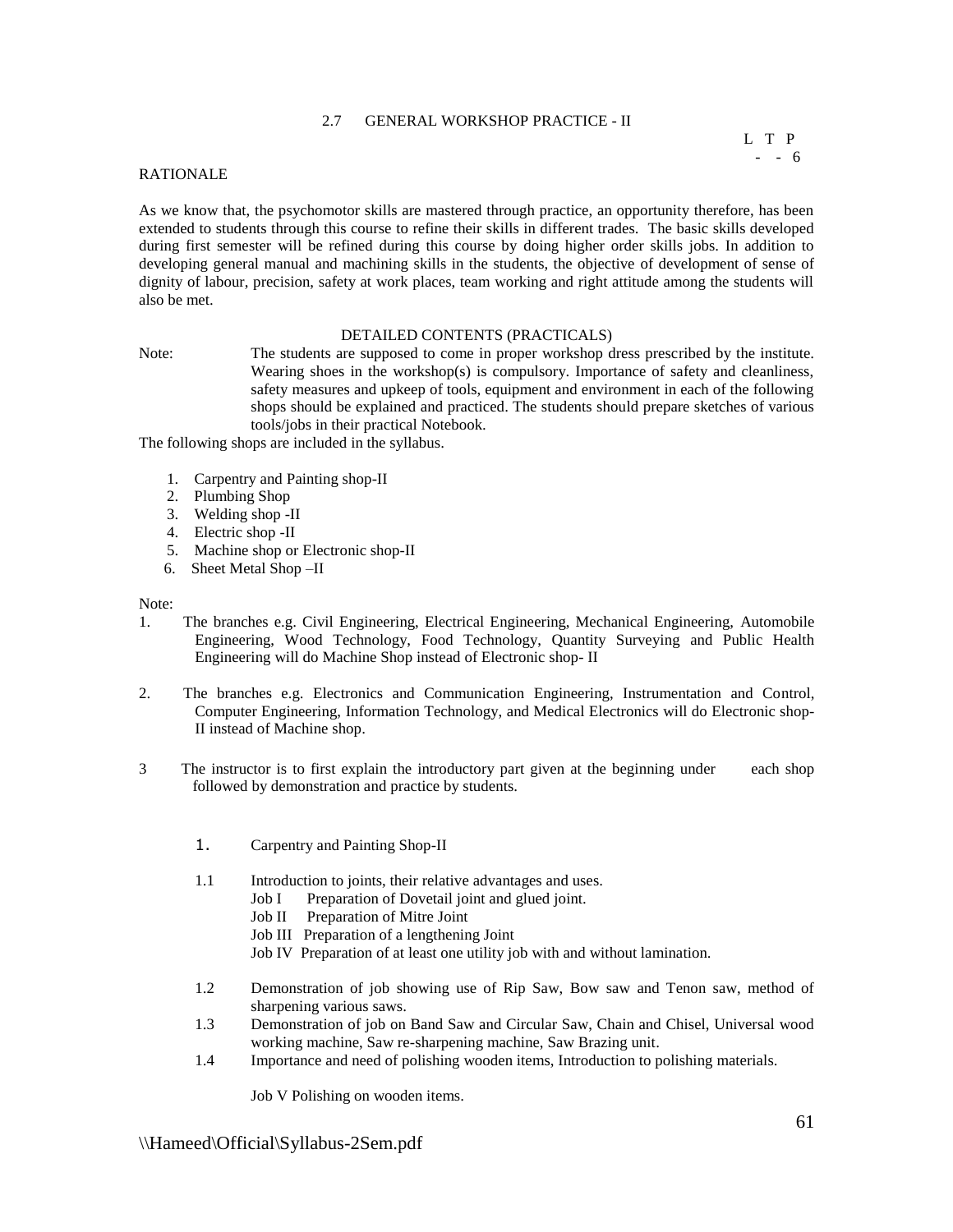#### 2. Plumbing Shop

- 2.1 Introduction to various types of threads (internal, external)-single start, multi-start, left hand and right hand threads.
- 2.2 Description and demonstration of various types of drills, taps and dies Selection of dyes for threading, selection of drills, taps and reamers for tapping operations.
	- Job I Making internal and external threads on a job by tapping and dieing operations (manually)
- 2.3 Precautions while drilling soft metals, e.g. Copper, Brass, Aluminium etc. Job II Drilling practice on soft metals (Aluminum, Brass and Copper) Job III Preparation of a job by filing on non- ferrous metal up to an accuracy of  $\pm$  0.2mm Job IV Preparation of job involving thread on GI pipe/ PVC pipe and fixing of different
	- types of elbow, tee, union, socket, stopcock, taps, etc
- 3. Welding Shop II
	- 3.1 Introduction to gas welding, spot welding and seam welding and welding techniques. Adjustments of different types of flames in gas welding, demonstration and precautions about handling welding equipment.
		- Job I Practice in handling gas welding equipment (Low pressure and High pressure) and welding practice on simple jobs.
	- 3.2 Common welding joints generally made by gas welding.
		- Job II Preparation Butt joint by gas welding.
		- Job III Preparation of small cot frame from conduit pipe by electric arc welding/gas welding.
		- Job IV Preparation of square pyramid from MS rods by welding (type of welding to be decided by students themselves).
		- Job V Exercise of preparing a job on spot/seam welding machine.
	- 3.3 Demonstration and use of TIG and MIG Welding equipment
- 4. Electric Shop II
	- 4.1 Importance of three-phase wiring and its effectiveness.
		- Job I Laying out 3 phase wiring for an electric motor or any other 3 phase machine.
	- 4.2 Estimating and costing of power connection.
		- Job II Connecting single-phase energy meter and testing it. Reading and working out the power consumption and the cost of energy.
		- Job III Checking continuity of connection (with tester and series lamp) location of faults with a multimeter) and their rectification in simple machines and/or other electric circuits fitted with earthing.
	- 4.3 Demonstration of dismantling, servicing and reassembling a table fan/ceiling fan/air cooler/mixer/electric iron, Electric heater, geyser, electric oven, air conditioner etc.
		- Job IV Testing Single phase/three phase electrical motor by using voltmeters, ammeter, clip on meter, tachometer etc.
		- Job V Reversing the rotation of a motor.
- 5. Machine Shop

Introduction to various machines used in machine shop. Demonstration of Lathe, Milling Machine Shaper, Slotter, Radial drilling machine, Surface grinder and CNC machine

Job-1 Exercise on simple turning and facing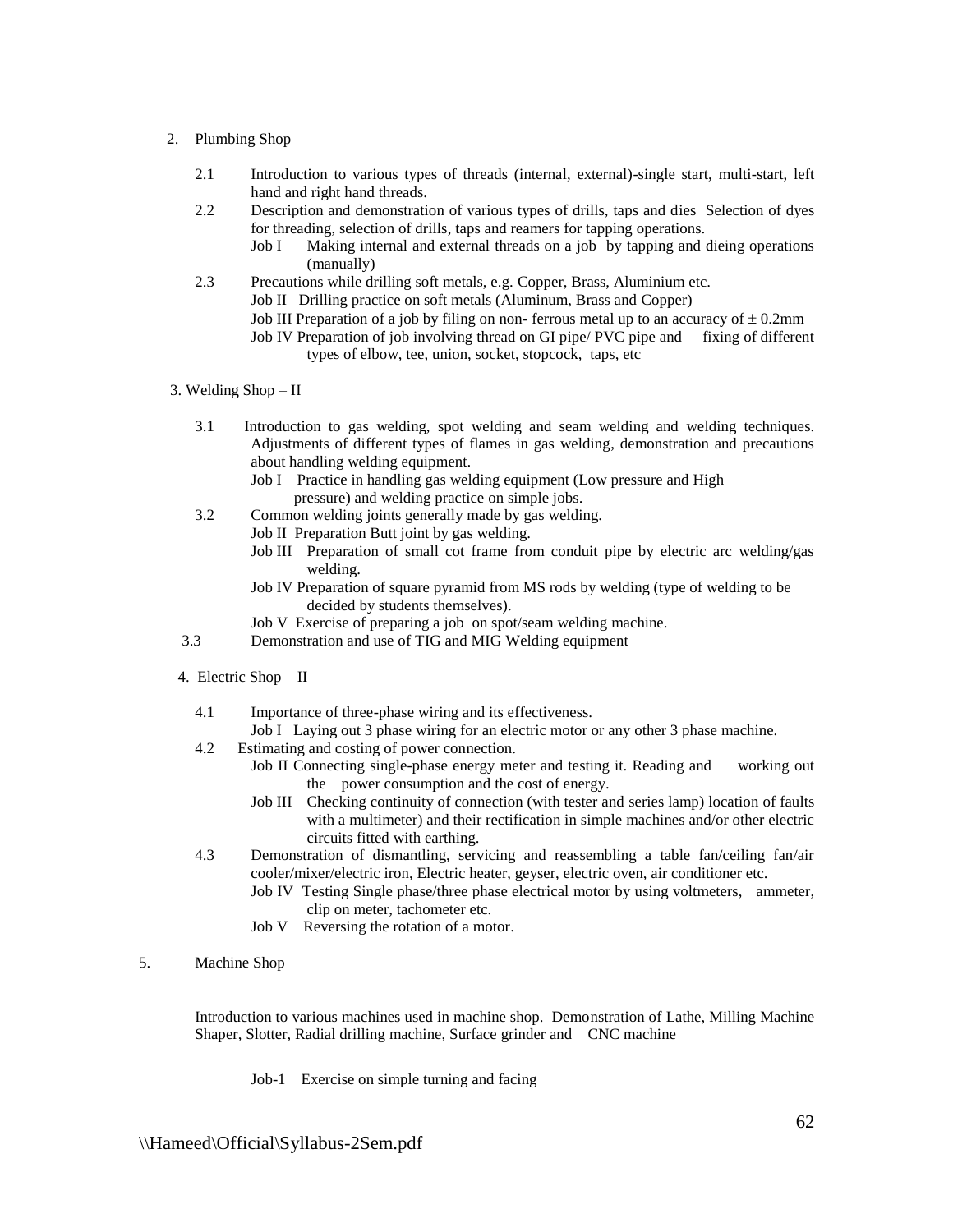Job-II Exercise on taper turning

Job-III Marking and drilling practice on mild steel piece

# OR

#### 5. Electronic Shop- II

- 5.1 Demonstrate the jointing methods on general purpose PCB boards mounting and dismantling as well as uses of the items mentioned below:
	- a) Various types of single, multi-cored insulated screened power, audio video, co-axial, general purpose wires/cables
	- b) Various types of plugs, sockets connectors suitable for general purpose audio and video use, 2 and 3 pin mains plug and sockets, RF Plugs and Sockets.

Banana-plugs, and sockets, BNG, RCA, DIN, UHF, Ear phone speaker connector, telephone jacks and similar male and female connectors and terminal strips.

- c) Various types of switches such as: normal/ miniature toggle, slide, push button, piano key, rotary, micro switches, SPST, SPDT, DPST, DPDT, band selector, multi way Master Mains Switch.
- d) Various types of protective devices such as : Wire fuse, cartridge fuse, slow acting/fast acting fuse, HRC fuse, thermal fuse, single/multiple circuit breakers, over and under current relays.
- e) Materials: Conducting, insulating and magnetic materials.
- f) Single beam simple CRO, Single Generator and function-Generator, function of energy knob on the front panel.
- g) Regulated power supply-fixed and variable voltage, single output as well as dual output.
- 5.2 Identification and familiarization with active and passive components; colour code and types of resistor, capacitors and potentiometers (including VDR, LDR, and thermistor). Identification of components including LED, LCD, UJT, FET, Coils, relays, read relays, transformers, Linear and Digital ICs, Thyristors, etc.
- 5.3 Demonstrate the following:
	- 1. To make perfect solder joints and soldering on PCBs
	- 2. To remove components/wires by unsoldering.
	- 3. To assemble components on boards, chassis, tape strips.
	- 4. Various laying methods of cables
	- 5. Exposure to modern soldering and de-soldering processes
	- 6. Field visits to relevant work-places
	- 7. Identification of active and passive components
	- 8. Use of Multimeter and testing of active and passive components.
		- Job I Cut, bend, tin components, leads, inserts and solder components (capacitor, diodes, transistor, IFT, ICs etc) on a PCB.
		- Job II De-solder, remove and clean all the components, wires from a given equipment, a PCB or a tap strip using the following:
		- Job III Soldering Iron
		- Job IV Temperature Control Soldering Iron